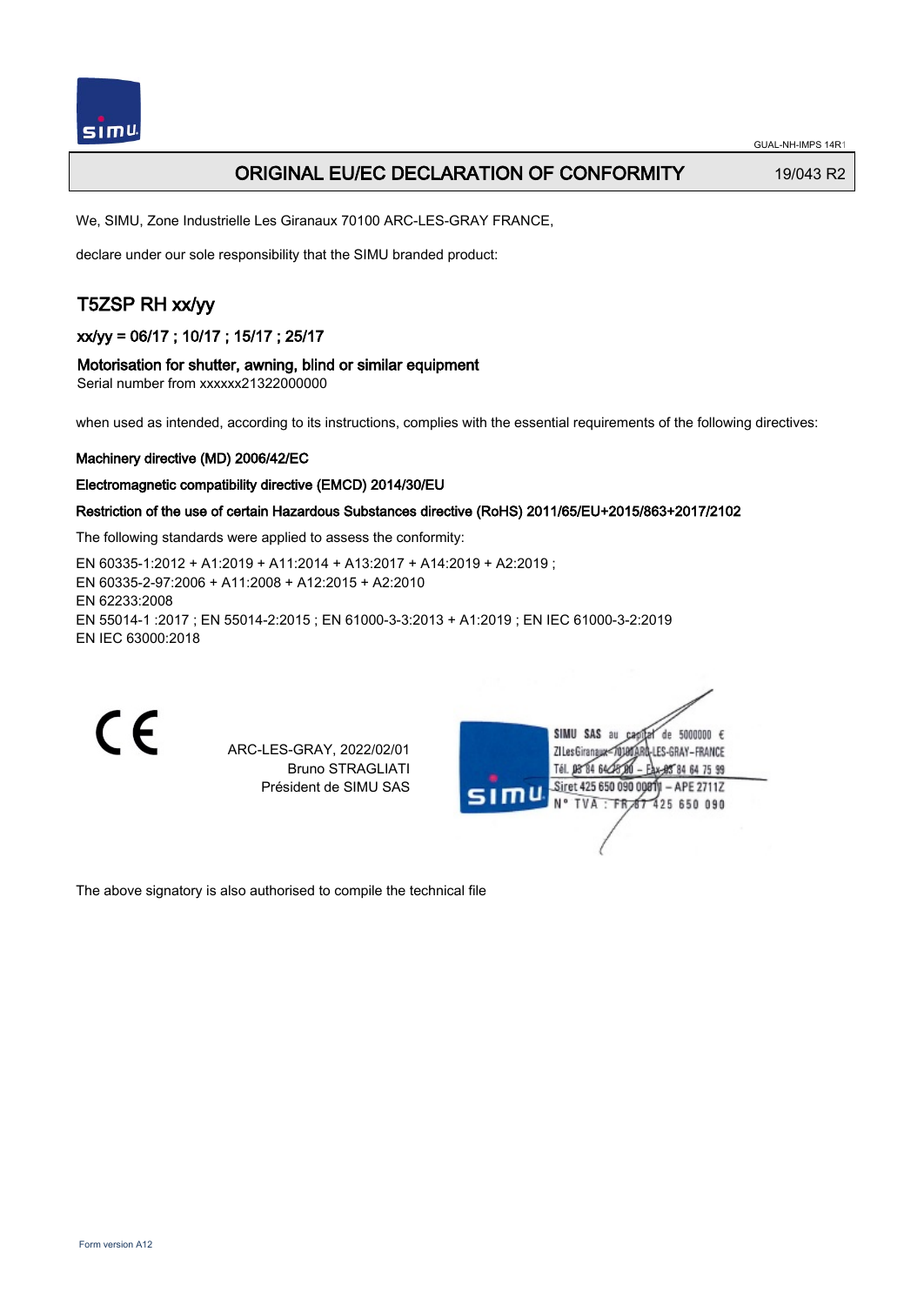

# ORIGINAL EU/EC DECLARATION OF CONFORMITY DECLARATION EU/CE DE CONFORMITE ORIGINALE

19/043 R2

We, SIMU, Zone Industrielle Les Giranaux 70100 ARC-LES-GRAY FRANCE, Nous,

declare under our sole responsibility that the SIMU branded product: declarons sous notre seule responsabilité que le produit de marque SIMU

# T5ZSP RH xx/yy

## xx/yy = 06/17 ; 10/17 ; 15/17 ; 25/17

#### Motorisation for shutter, awning, blind or similar equipment

Motorisation de volet, store, rideau ou équipement similaire

Serial number from xxxxxx21322000000 Numéro de série à partir de

when used as intended, according to its instructions, complies with the essential requirements of the following directives: utilisé, selon l'usage prévu, comme décrit dans son manuel d'utilisation, est conforme aux exigences essentielles des directives suivantes

#### Machinery directive (MD) 2006/42/EC

Directive Machine 2006/42/EC

Electromagnetic compatibility directive (EMCD) 2014/30/EU

Directive compatibilité électromagnétique 2014/30/EU

#### Restriction of the use of certain Hazardous Substances directive (RoHS) 2011/65/EU+2015/863+2017/2102

Directive RoHS 2011/65/EU+2015/863+2017/2102

The following standards were applied to assess the conformity: Les normes de référence suivantes ont été appliquées pour évaluer la conformité

EN 60335‑1:2012 + A1:2019 + A11:2014 + A13:2017 + A14:2019 + A2:2019 ; EN 60335‑2‑97:2006 + A11:2008 + A12:2015 + A2:2010 EN 62233:2008 EN 55014‑1 :2017 ; EN 55014‑2:2015 ; EN 61000‑3‑3:2013 + A1:2019 ; EN IEC 61000‑3‑2:2019 EN IEC 63000:2018

C E

ARC-LES-GRAY, 2022/02/01 Bruno STRAGLIATI Président de SIMU SAS



The above signatory is also authorised to compile the technical file

La personne signataire ci-dessus est aussi celle autorisée à constituer le dossier technique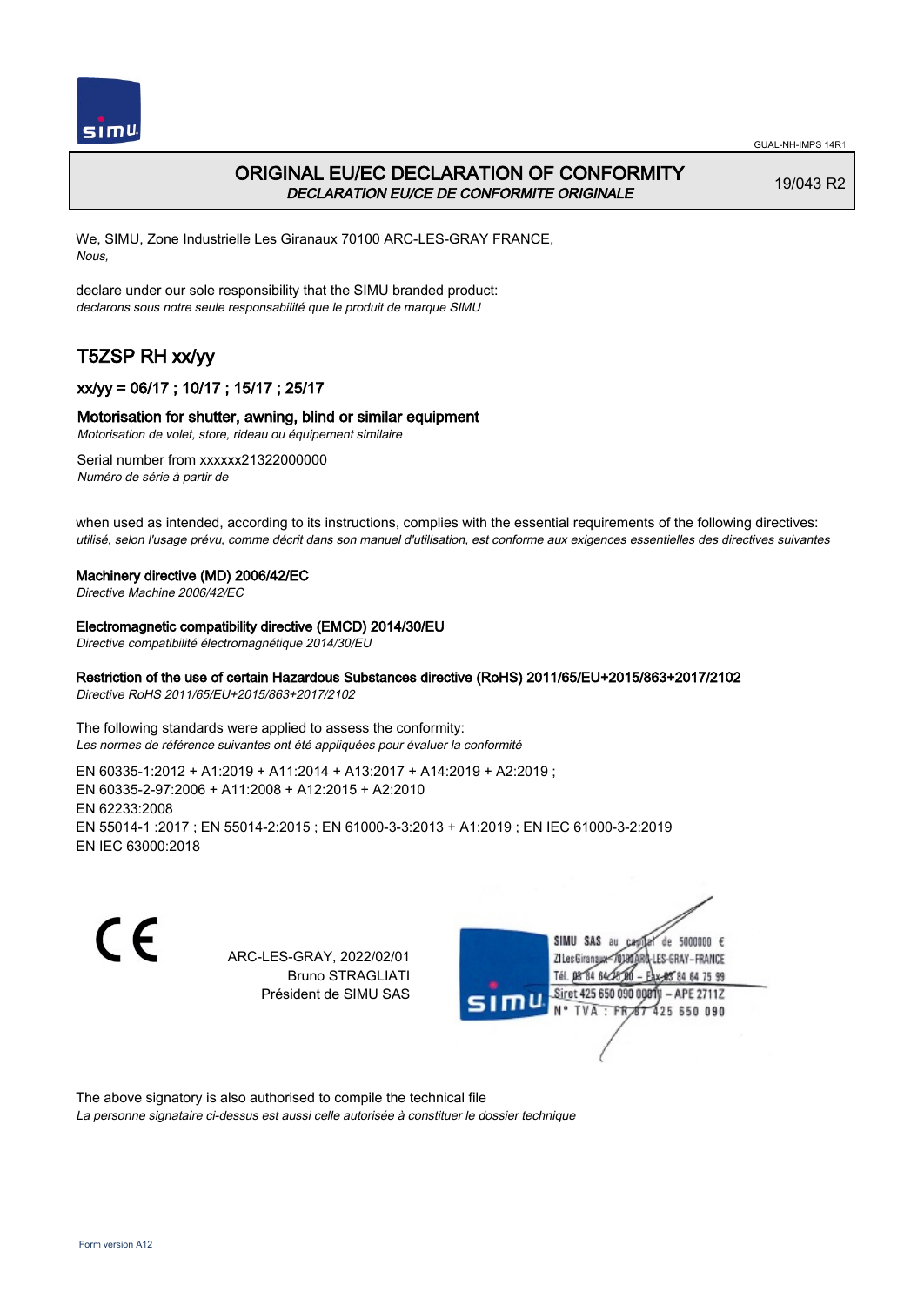

# ORIGINAL EU/EC DECLARATION OF CONFORMITY ORIGINAL EU/EG-KONFORMITÄTSERKLÄRUNG

19/043 R2

We, SIMU, Zone Industrielle Les Giranaux 70100 ARC-LES-GRAY FRANCE, Wir,

declare under our sole responsibility that the SIMU branded product: erklären unter unserer alleinigen Verantwortung, dass das mit der Marke SIMU versehene Produkt

# T5ZSP RH xx/yy

## xx/yy = 06/17 ; 10/17 ; 15/17 ; 25/17

#### Motorisation for shutter, awning, blind or similar equipment

Motorisierung für Abschlüsse or ähnliche Ausrüstung

Serial number from xxxxxx21322000000 Seriennummer ab

when used as intended, according to its instructions, complies with the essential requirements of the following directives: den einschlägigen Bestimmungen der folgenden Richtlinien entspricht, wenn es nach den Anweisungen des Herstellers bestimmungsgemäß verwendet wird

#### Machinery directive (MD) 2006/42/EC

Maschinenrichtlinie 2006/42/EC

#### Electromagnetic compatibility directive (EMCD) 2014/30/EU

Richtlinie über die elektromagnetische Verträglichkeit 2014/30/EU

#### Restriction of the use of certain Hazardous Substances directive (RoHS) 2011/65/EU+2015/863+2017/2102

RoHS-Richtlinie 2011/65/EU+2015/863+2017/2102

The following standards were applied to assess the conformity: Die Konformität wird durch die Einhaltung folgender Normen nachgewiesen

EN 60335‑1:2012 + A1:2019 + A11:2014 + A13:2017 + A14:2019 + A2:2019 ; EN 60335‑2‑97:2006 + A11:2008 + A12:2015 + A2:2010 EN 62233:2008 EN 55014‑1 :2017 ; EN 55014‑2:2015 ; EN 61000‑3‑3:2013 + A1:2019 ; EN IEC 61000‑3‑2:2019 EN IEC 63000:2018

CE

ARC-LES-GRAY, 2022/02/01 Bruno STRAGLIATI Président de SIMU SAS



The above signatory is also authorised to compile the technical file

Die oben genannte Person ist auch bevollmächtigt, die relevanten technischen Unterlagen zusammenzustellen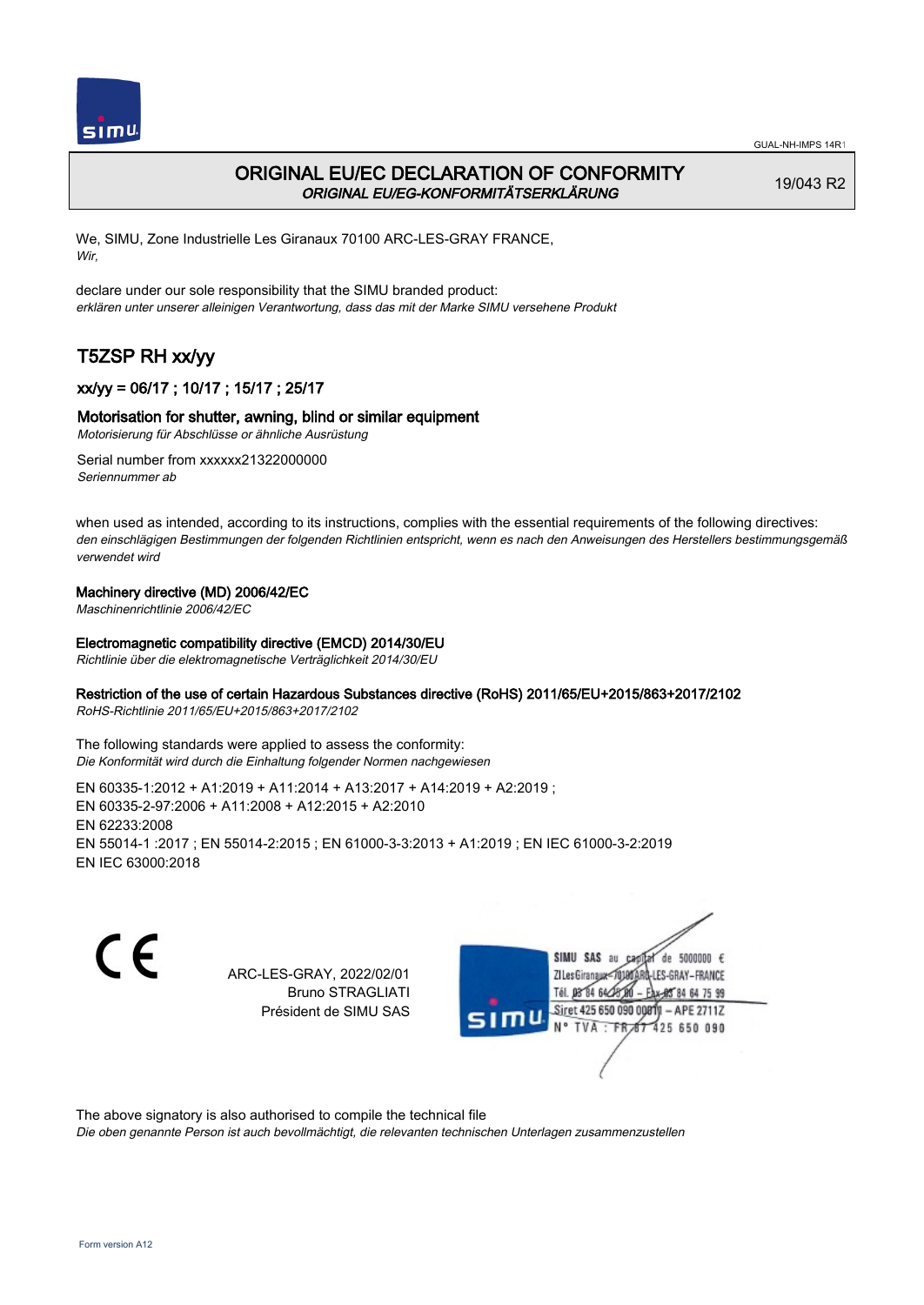



# ORIGINAL EU/EC DECLARATION OF CONFORMITY DECLARACIÓN UE/CE DE CONFORMIDAD ORIGINAL

19/043 R2

We, SIMU, Zone Industrielle Les Giranaux 70100 ARC-LES-GRAY FRANCE, Nosotros,

declare under our sole responsibility that the SIMU branded product: declaramos bajo nuestra única responsabilidad, que los productos de la marca SIMU

# T5ZSP RH xx/yy

## xx/yy = 06/17 ; 10/17 ; 15/17 ; 25/17

### Motorisation for shutter, awning, blind or similar equipment

Motorización de persiana, toldo, cortina o equipos similares

Serial number from xxxxxx21322000000 número de serie a partir de

when used as intended, according to its instructions, complies with the essential requirements of the following directives: cuando se utilizan según el uso previsto, de conformidad con sus instrucciones, cumplen con los requisitos esenciales de las siguientes directivas

#### Machinery directive (MD) 2006/42/EC

Directiva "Máquinas" 2006/42/EC

#### Electromagnetic compatibility directive (EMCD) 2014/30/EU

Directiva compatibilidad electromagnética 2014/30/EU

#### Restriction of the use of certain Hazardous Substances directive (RoHS) 2011/65/EU+2015/863+2017/2102

Directiva RoHS 2011/65/EU+2015/863+2017/2102

The following standards were applied to assess the conformity: Las siguientes normas de referencia han sido aplicadas para evaluar la conformidad

EN 60335‑1:2012 + A1:2019 + A11:2014 + A13:2017 + A14:2019 + A2:2019 ; EN 60335‑2‑97:2006 + A11:2008 + A12:2015 + A2:2010 EN 62233:2008 EN 55014‑1 :2017 ; EN 55014‑2:2015 ; EN 61000‑3‑3:2013 + A1:2019 ; EN IEC 61000‑3‑2:2019 EN IEC 63000:2018

CE

ARC-LES-GRAY, 2022/02/01 Bruno STRAGLIATI Président de SIMU SAS



The above signatory is also authorised to compile the technical file

el firmante, anteriormente mencionado tambien esta facultado para elaborar el expediente tecnico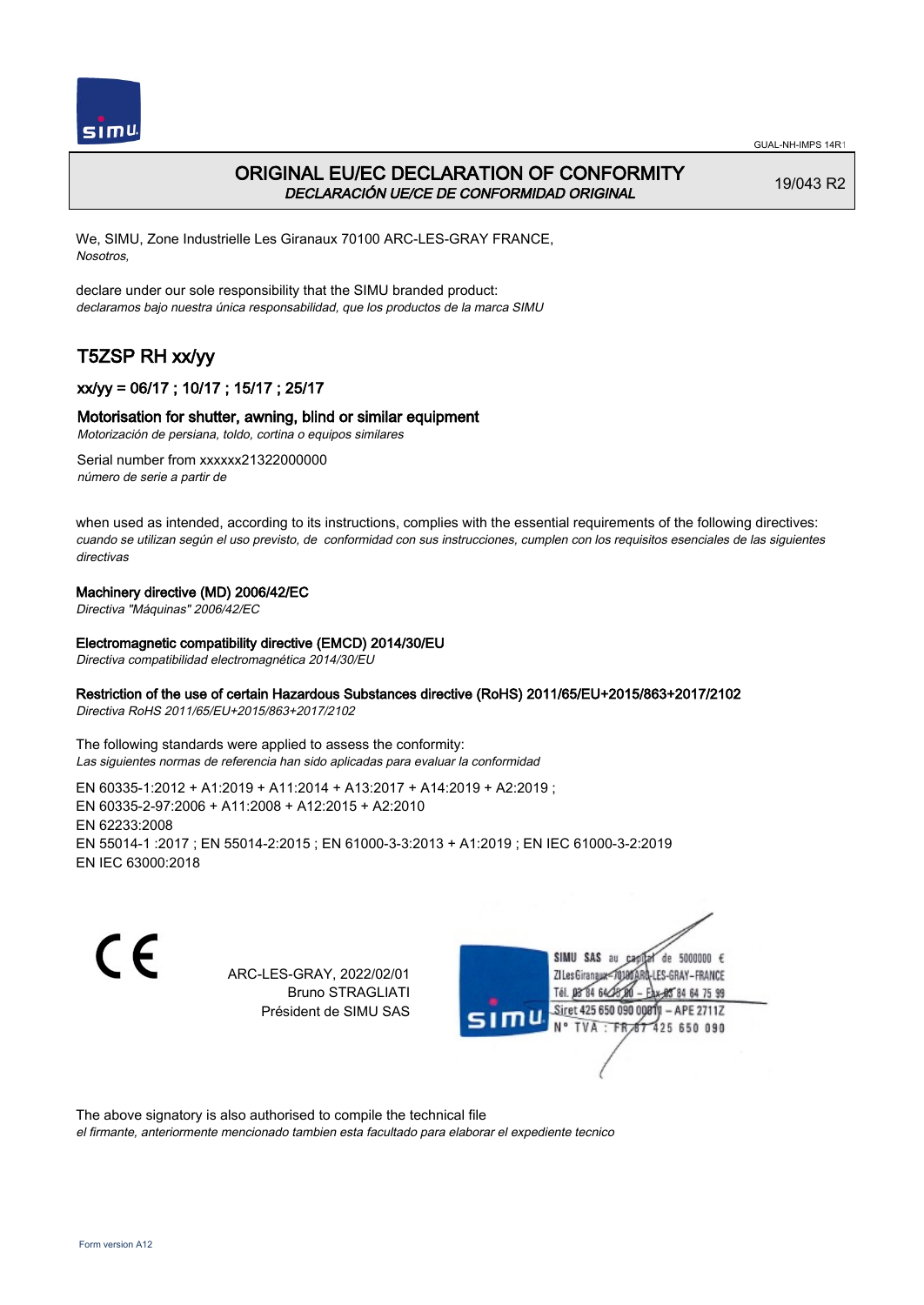

## ORIGINAL EU/EC DECLARATION OF CONFORMITY DICHIARAZIONE DI CONFORMITÀ UE/CE ORIGINALE

19/043 R2

We, SIMU, Zone Industrielle Les Giranaux 70100 ARC-LES-GRAY FRANCE, Noi,

declare under our sole responsibility that the SIMU branded product: dichiariamo sotto la nostra esclusiva responsabilità che l'appareccho di marca SIMU

# T5ZSP RH xx/yy

### xx/yy = 06/17 ; 10/17 ; 15/17 ; 25/17

#### Motorisation for shutter, awning, blind or similar equipment

Motorizzazione di tapparella, persiana, tenda o apparecchiatura similare

Serial number from xxxxxx21322000000 Numero di serie a partire da

when used as intended, according to its instructions, complies with the essential requirements of the following directives: se utilizzato secondo l'uso previsto, come descritto nel suo manuale d'istruzioni, è conforme ai requisiti essenziali delle seguenti Direttive

#### Machinery directive (MD) 2006/42/EC

Direttiva Macchine 2006/42/EC

#### Electromagnetic compatibility directive (EMCD) 2014/30/EU

Direttiva compatibilità elettromagnetica 2014/30/EU

#### Restriction of the use of certain Hazardous Substances directive (RoHS) 2011/65/EU+2015/863+2017/2102

Direttiva RoHS 2011/65/EU+2015/863+2017/2102

The following standards were applied to assess the conformity: I seguenti standard di riferimento sono stati applicati per ottenere la conformità

EN 60335‑1:2012 + A1:2019 + A11:2014 + A13:2017 + A14:2019 + A2:2019 ; EN 60335‑2‑97:2006 + A11:2008 + A12:2015 + A2:2010 EN 62233:2008 EN 55014‑1 :2017 ; EN 55014‑2:2015 ; EN 61000‑3‑3:2013 + A1:2019 ; EN IEC 61000‑3‑2:2019 EN IEC 63000:2018

C E

ARC-LES-GRAY, 2022/02/01 Bruno STRAGLIATI Président de SIMU SAS



The above signatory is also authorised to compile the technical file Il firmatario è inoltre autorizzato a costituire il fascicolo tecnico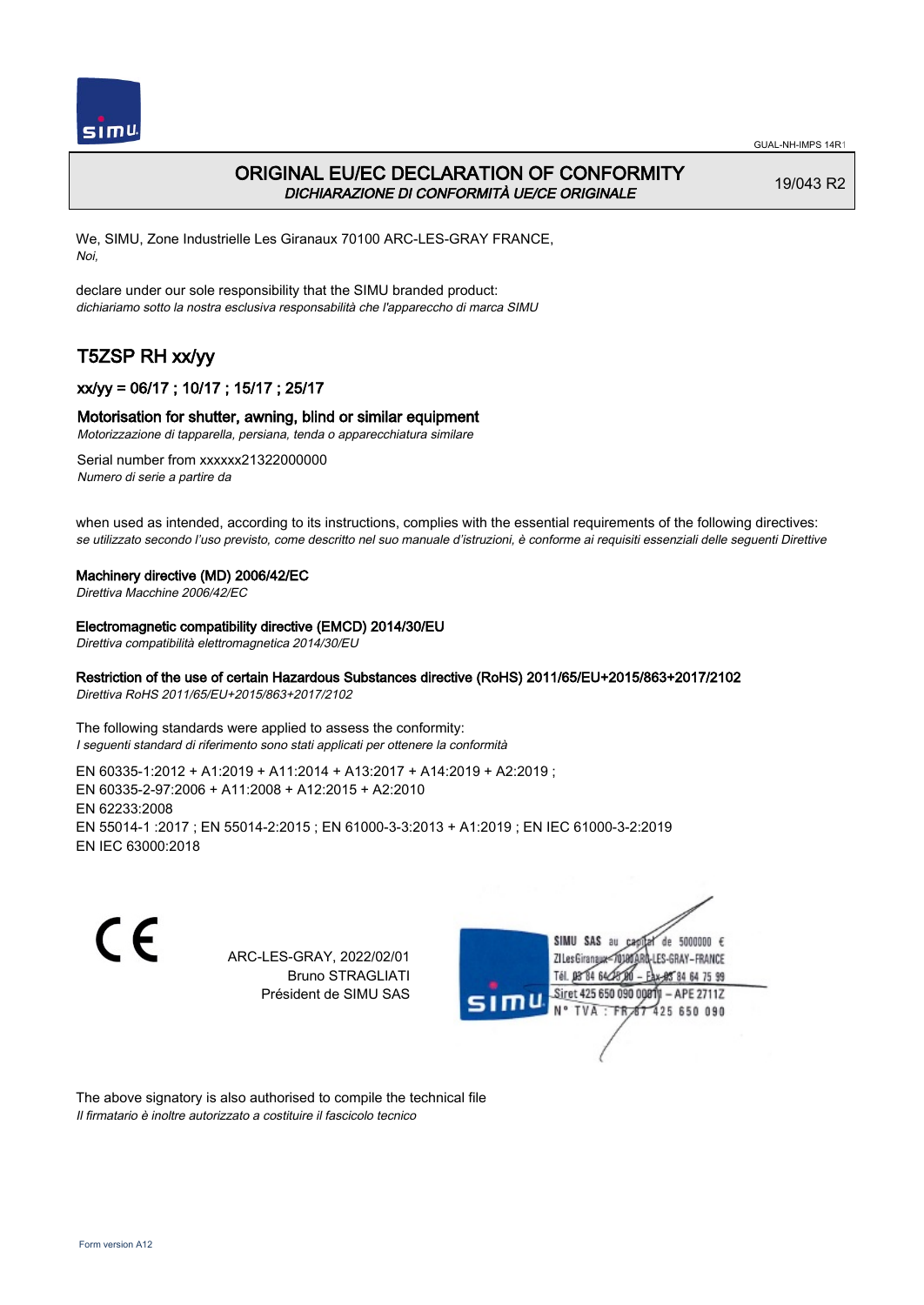



# ORIGINAL EU/EC DECLARATION OF CONFORMITY ОРИГИНАЛНА EU/EC ДЕКЛАРАЦИЯ ЗА СЪОТВЕТСТВИЕ

19/043 R2

We, SIMU, Zone Industrielle Les Giranaux 70100 ARC-LES-GRAY FRANCE, Ние,

declare under our sole responsibility that the SIMU branded product: декларираме на своя лична отговорност, че продукт с търговска марка SIMU

# T5ZSP RH xx/yy

### xx/yy = 06/17 ; 10/17 ; 15/17 ; 25/17

#### Motorisation for shutter, awning, blind or similar equipment

Моторизация за ролетни щори, сенници или други подобни засенчващи изделия

Serial number from xxxxxx21322000000 сериен номер от

when used as intended, according to its instructions, complies with the essential requirements of the following directives: когато се използва съобразно предназначението си и в съответствие с инструкциите е в съответствие с основните изисквания на следните директиви

#### Machinery directive (MD) 2006/42/EC

Машинна директива 2006/42/EC

#### Electromagnetic compatibility directive (EMCD) 2014/30/EU

Директива за електромагнитна съвместимост 2014/30/EU

#### Restriction of the use of certain Hazardous Substances directive (RoHS) 2011/65/EU+2015/863+2017/2102

RoHS Директива относно ограничението на употребата на определени опасни вещества в електрическото и електронното оборудване 2011/65/EU+2015/863+2017/2102

The following standards were applied to assess the conformity: Следните референтни стандарти са приложени за оценяване на съответствието

EN 60335‑1:2012 + A1:2019 + A11:2014 + A13:2017 + A14:2019 + A2:2019 ; EN 60335‑2‑97:2006 + A11:2008 + A12:2015 + A2:2010 EN 62233:2008 EN 55014‑1 :2017 ; EN 55014‑2:2015 ; EN 61000‑3‑3:2013 + A1:2019 ; EN IEC 61000‑3‑2:2019 EN IEC 63000:2018

C E

ARC-LES-GRAY, 2022/02/01 Bruno STRAGLIATI Président de SIMU SAS

SIMU SAS au  $cardiz$  de 5000000  $\epsilon$ LES-GRAY-FRANCE ZI Les Giranaux</DJ80AF Tél. 08 84 64 28 584 64 75 99 Siret 425 650 090 008TV  $-$  APE 2711Z N° TVA : FRAT 425 650 090

The above signatory is also authorised to compile the technical file Гоеподписващия също е упълномощен да съставя техническо досие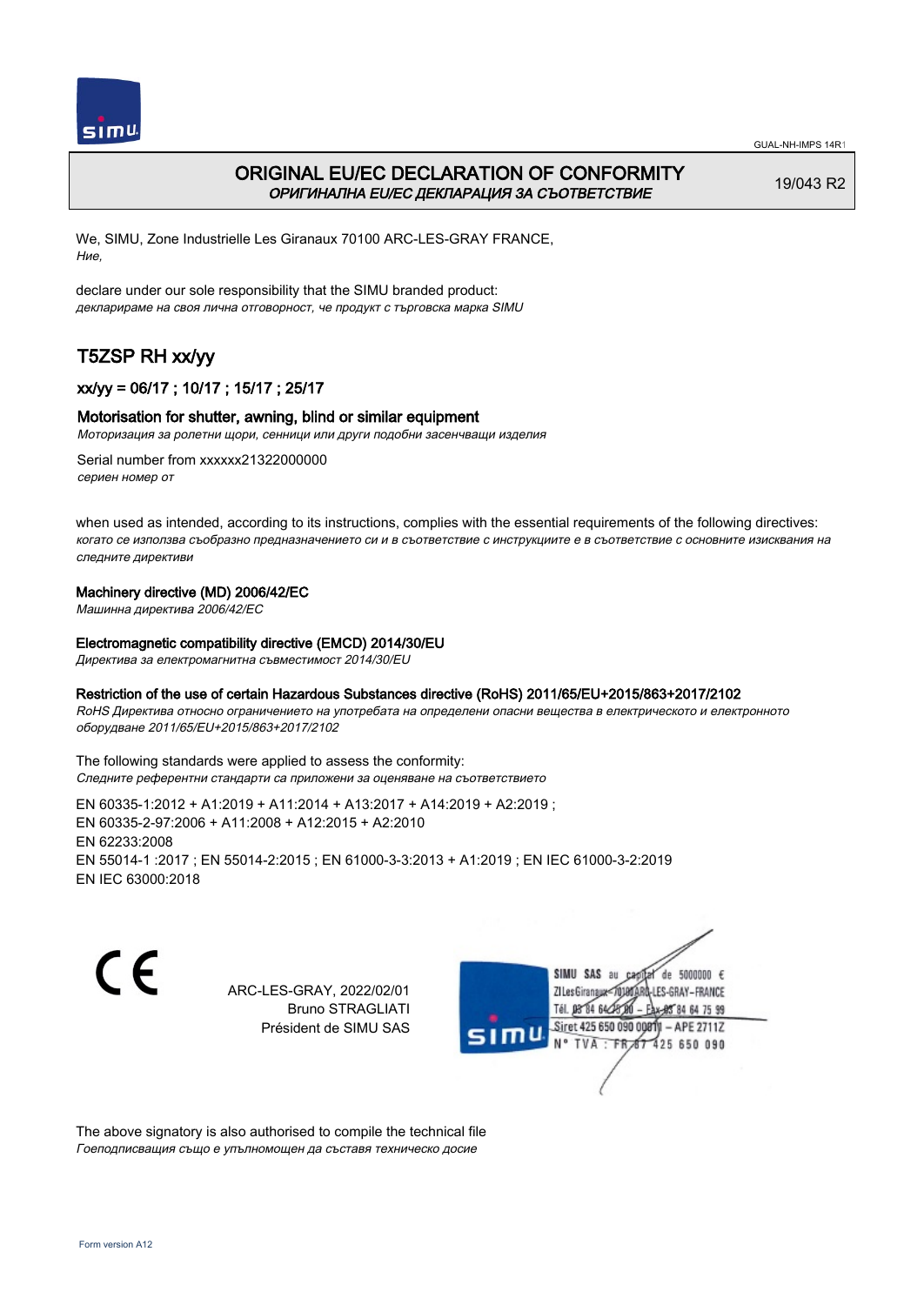

# ORIGINAL EU/EC DECLARATION OF CONFORMITY ORIGINÁLNÍ EU/ES PROHLÁŠENÍ O SHODĚ

19/043 R2

We, SIMU, Zone Industrielle Les Giranaux 70100 ARC-LES-GRAY FRANCE, My,

declare under our sole responsibility that the SIMU branded product: prohlašujeme na svou výlučnou odpovědnost, že výrobek značky SIMU

# T5ZSP RH xx/yy

## xx/yy = 06/17 ; 10/17 ; 15/17 ; 25/17

#### Motorisation for shutter, awning, blind or similar equipment

Pohon pro rolety, markýzy, clony nebo podobná zařízení

Serial number from xxxxxx21322000000 Sériové číslo od

when used as intended, according to its instructions, complies with the essential requirements of the following directives: pokud je používán v souladu s účelem použití a s návodem, splňuje základní požadavky těchto směrnic

#### Machinery directive (MD) 2006/42/EC

Směrnice o strojních zařízeních 2006/42/EC

#### Electromagnetic compatibility directive (EMCD) 2014/30/EU

Směrnice o elektromagnetické kompatibilitě 2014/30/EU

#### Restriction of the use of certain Hazardous Substances directive (RoHS) 2011/65/EU+2015/863+2017/2102

Směrnice o omezení používání některých nebezpečných látek v elektrických a elektronických zařízeních 2011/65/EU+2015/863+2017/2102

The following standards were applied to assess the conformity: Pro posouzení shody byly použity následující normy

EN 60335‑1:2012 + A1:2019 + A11:2014 + A13:2017 + A14:2019 + A2:2019 ; EN 60335‑2‑97:2006 + A11:2008 + A12:2015 + A2:2010 EN 62233:2008 EN 55014‑1 :2017 ; EN 55014‑2:2015 ; EN 61000‑3‑3:2013 + A1:2019 ; EN IEC 61000‑3‑2:2019 EN IEC 63000:2018

C E

ARC-LES-GRAY, 2022/02/01 Bruno STRAGLIATI Président de SIMU SAS



The above signatory is also authorised to compile the technical file Výše uvedená osoba je také osoba pověřená sestavením technické dokumentace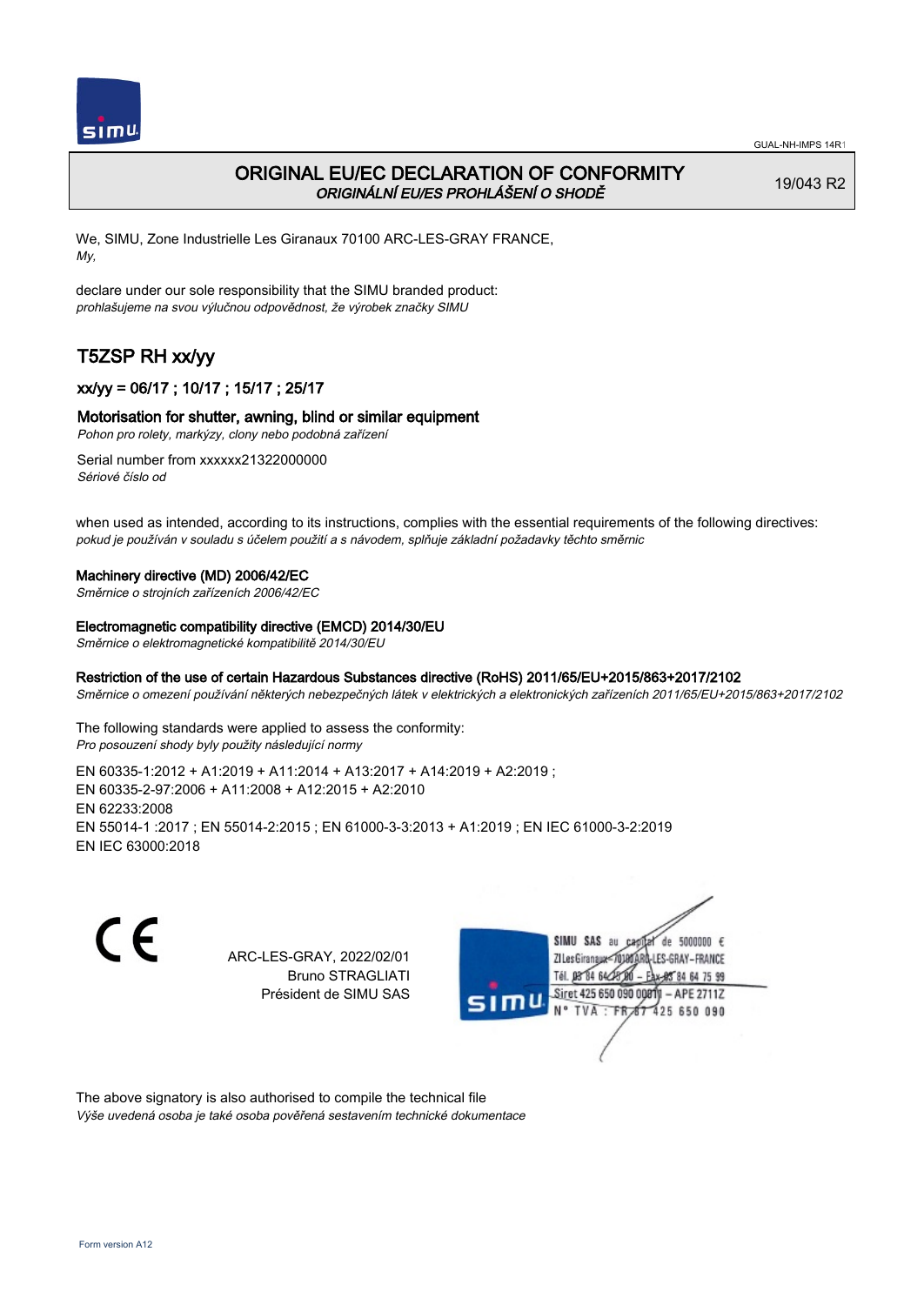



# ORIGINAL EU/EC DECLARATION OF CONFORMITY ORIGINAL EU/EF-OVERENSSTEMMELSESERKLÆRING

19/043 R2

We, SIMU, Zone Industrielle Les Giranaux 70100 ARC-LES-GRAY FRANCE, Vi,

declare under our sole responsibility that the SIMU branded product: erklærer som eneansvarlige, at SIMU mærkede produkter

# T5ZSP RH xx/yy

## xx/yy = 06/17 ; 10/17 ; 15/17 ; 25/17

### Motorisation for shutter, awning, blind or similar equipment

Motorisering af gitre, markiser, persienner eller lign. udstyr

Serial number from xxxxxx21322000000 serienummer fra

when used as intended, according to its instructions, complies with the essential requirements of the following directives: når det anvendes efter hensigten, efter dennes instrukser, overholder kravene i følgende direktiver

#### Machinery directive (MD) 2006/42/EC

Maskindirektivet 2006/42/EC

#### Electromagnetic compatibility directive (EMCD) 2014/30/EU

Elektromagnetisk kompatibilitet direktiv 2014/30/EU

#### Restriction of the use of certain Hazardous Substances directive (RoHS) 2011/65/EU+2015/863+2017/2102

RoHS direktiv 2011/65/EU+2015/863+2017/2102

The following standards were applied to assess the conformity: Referencestandarderne der følger blev anvendt til at vurdere overholdelsen

EN 60335‑1:2012 + A1:2019 + A11:2014 + A13:2017 + A14:2019 + A2:2019 ; EN 60335‑2‑97:2006 + A11:2008 + A12:2015 + A2:2010 EN 62233:2008 EN 55014‑1 :2017 ; EN 55014‑2:2015 ; EN 61000‑3‑3:2013 + A1:2019 ; EN IEC 61000‑3‑2:2019 EN IEC 63000:2018

C E

ARC-LES-GRAY, 2022/02/01 Bruno STRAGLIATI Président de SIMU SAS



The above signatory is also authorised to compile the technical file Personen nævnt ovenfor er også godkendt til at udarbejde det tekniske dossier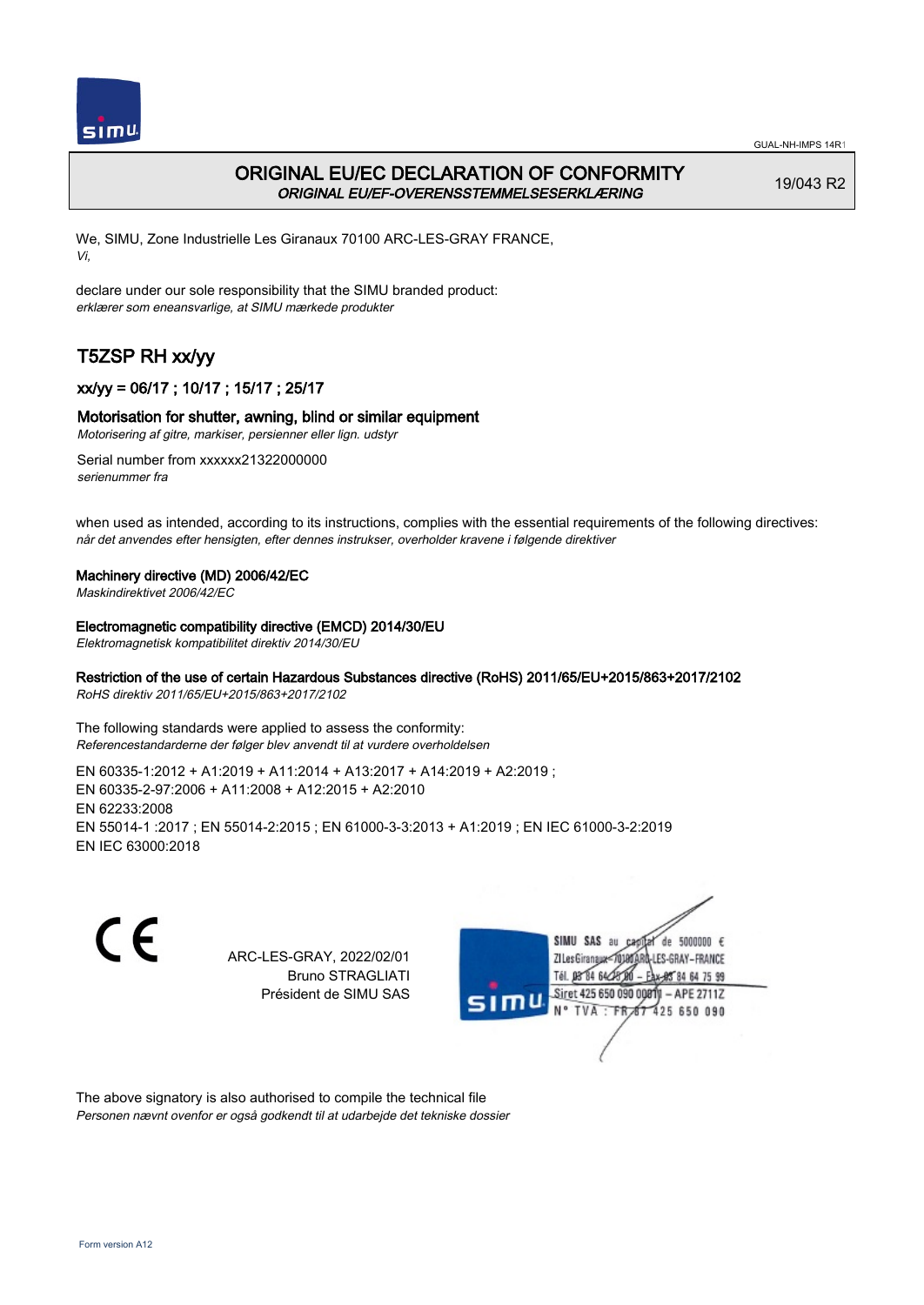

## ORIGINAL EU/EC DECLARATION OF CONFORMITY EL/EK VASTAVUSDEKLARATSIOON

19/043 R2

We, SIMU, Zone Industrielle Les Giranaux 70100 ARC-LES-GRAY FRANCE, Meie,

declare under our sole responsibility that the SIMU branded product: kinnitame kogu vastutusega, et SIMU kaubamärgiga tooted

# T5ZSP RH xx/yy

### xx/yy = 06/17 ; 10/17 ; 15/17 ; 25/17

#### Motorisation for shutter, awning, blind or similar equipment

Aknaluukide, varikatuste, aknakardinate või sarnaste seadmete motoriseerimine

Serial number from xxxxxx21322000000 Seerianumber alates

when used as intended, according to its instructions, complies with the essential requirements of the following directives: kui kasutatakse eesmärgipäraselt ja juhiste kohaselt, vastavad käesoleva direktiivi põhinõuetele

#### Machinery directive (MD) 2006/42/EC

Masinate direktiiv 2006/42/EC

#### Electromagnetic compatibility directive (EMCD) 2014/30/EU

Elektromagnetilise ühilduvuse direktiiv 2014/30/EU

#### Restriction of the use of certain Hazardous Substances directive (RoHS) 2011/65/EU+2015/863+2017/2102

RoHs direktiiv ohtlike ainete kasutamise piirangute kohta elektri- ja elektroonikaseadmetes 2011/65/EU+2015/863+2017/2102

The following standards were applied to assess the conformity: Vastavusdeklaratsiooni hindamiseks kasutatakse järgmisi standardeid

EN 60335‑1:2012 + A1:2019 + A11:2014 + A13:2017 + A14:2019 + A2:2019 ; EN 60335‑2‑97:2006 + A11:2008 + A12:2015 + A2:2010 EN 62233:2008 EN 55014‑1 :2017 ; EN 55014‑2:2015 ; EN 61000‑3‑3:2013 + A1:2019 ; EN IEC 61000‑3‑2:2019 EN IEC 63000:2018

C E

ARC-LES-GRAY, 2022/02/01 Bruno STRAGLIATI Président de SIMU SAS



The above signatory is also authorised to compile the technical file Eelpool nimetatud isik on volitatud koostama tehnilist dokumentatsiooni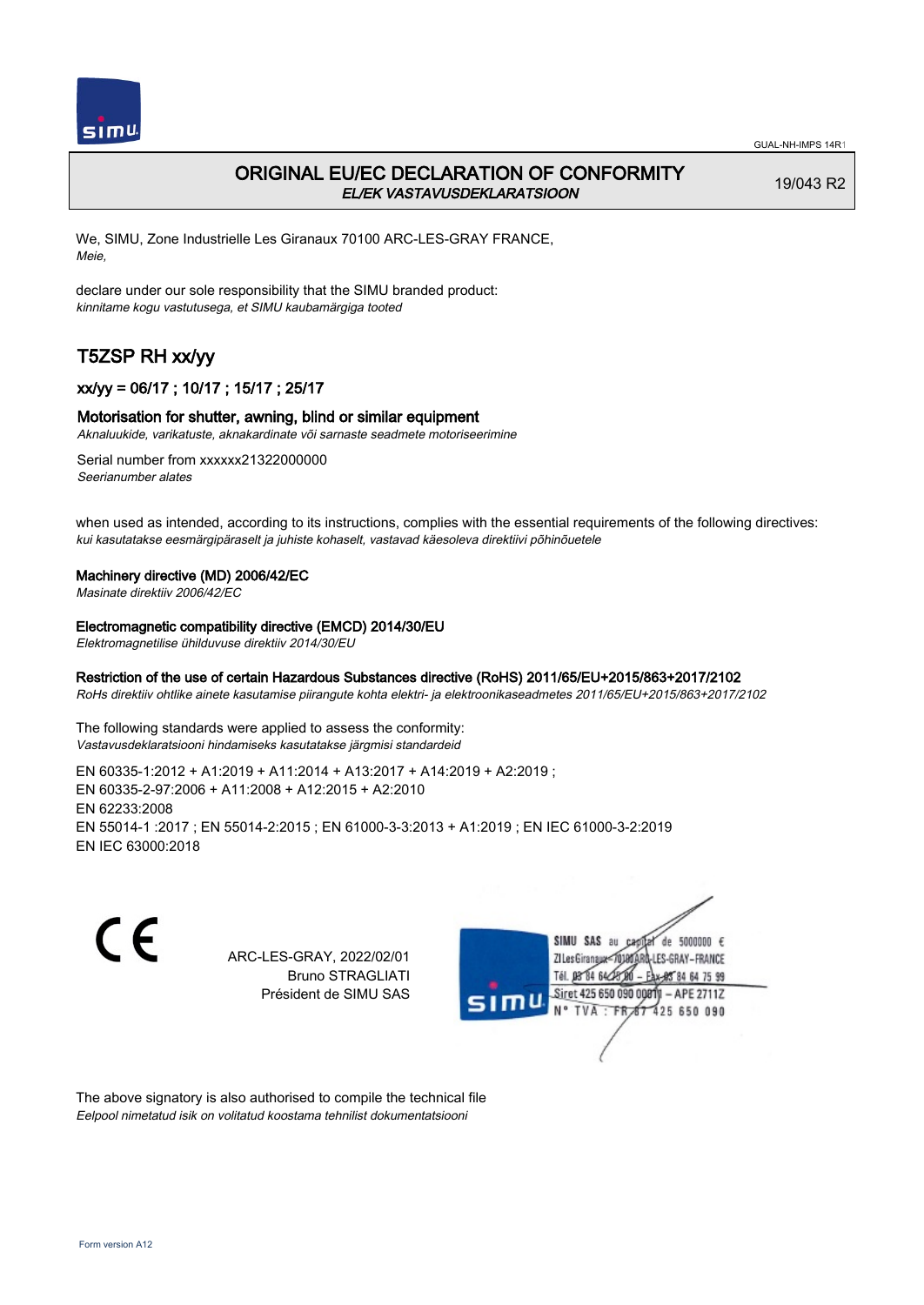

# ORIGINAL EU/EC DECLARATION OF CONFORMITY ALKUPERÄISET EU/EY-VAATIMUSTENMUKAISUUSVAKUUTUS

19/043 R2

We, SIMU, Zone Industrielle Les Giranaux 70100 ARC-LES-GRAY FRANCE, Me,

declare under our sole responsibility that the SIMU branded product: vakuutamme omalla vastuullamme, että SIMU merkkituote

# T5ZSP RH xx/yy

## xx/yy = 06/17 ; 10/17 ; 15/17 ; 25/17

#### Motorisation for shutter, awning, blind or similar equipment

Sälerullainten, markiisien, kaihtimien tai vastaavien motorisointi

Serial number from xxxxxx21322000000 sarjanumerot

when used as intended, according to its instructions, complies with the essential requirements of the following directives: kun käytettynä oikein ja sen ohjeiden mukaan, noudattaa seuraavien direktiivien olennaisia vaatimuksia

#### Machinery directive (MD) 2006/42/EC

Konedirektiivin 2006/42/EC

#### Electromagnetic compatibility directive (EMCD) 2014/30/EU

Sähkömagneettinen yhteensopivuus direktiivin 2014/30/EU

## Restriction of the use of certain Hazardous Substances directive (RoHS) 2011/65/EU+2015/863+2017/2102

RoHS direktiivin 2011/65/EU+2015/863+2017/2102

The following standards were applied to assess the conformity: Seuraavia viitestandardeja sovellettiin vaatimustenmukaisuusvakuutusta arvioitaessa

EN 60335‑1:2012 + A1:2019 + A11:2014 + A13:2017 + A14:2019 + A2:2019 ; EN 60335‑2‑97:2006 + A11:2008 + A12:2015 + A2:2010 EN 62233:2008 EN 55014‑1 :2017 ; EN 55014‑2:2015 ; EN 61000‑3‑3:2013 + A1:2019 ; EN IEC 61000‑3‑2:2019 EN IEC 63000:2018

C E

ARC-LES-GRAY, 2022/02/01 Bruno STRAGLIATI Président de SIMU SAS



The above signatory is also authorised to compile the technical file Yllä allekirjoittaja on myös valtuutettu kokoamaan teknisten tiedostojen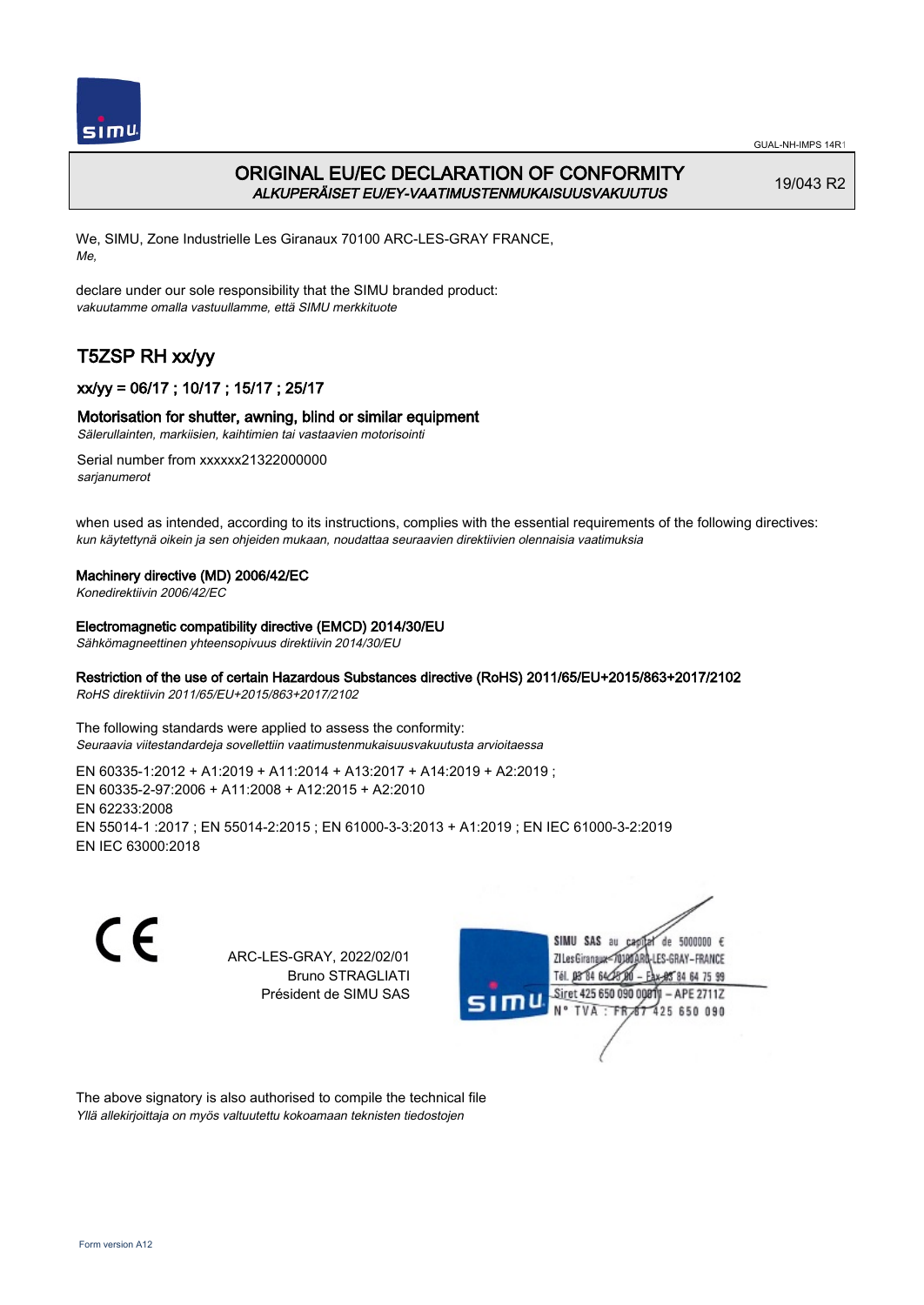

## ORIGINAL EU/EC DECLARATION OF CONFORMITY ΠΡΩΤΟΤΥΠΟ ΔΗΛΩΣΗ ΣΥΜΜΟΡΦΩΣΗΣ ΕΕ/EK

19/043 R2

We, SIMU, Zone Industrielle Les Giranaux 70100 ARC-LES-GRAY FRANCE, εμείς,

declare under our sole responsibility that the SIMU branded product: Δηλώνουμε αναλαμβάνοντας την αποκλειστική ευθύνη ότι το επώνυμο προϊόν SIMU

# T5ZSP RH xx/yy

### xx/yy = 06/17 ; 10/17 ; 15/17 ; 25/17

#### Motorisation for shutter, awning, blind or similar equipment

Μηχανοκίνηση για ρολα,τέντες,στόρια ή παρόμοιο εξοπλισμό

Serial number from xxxxxx21322000000 σειριακό αριθμό από

when used as intended, according to its instructions, complies with the essential requirements of the following directives: όταν χρησιμοποιείται όπως έχει προβλεφθεί, σύμφωνα με τις οδηγίες του, συμφωνεί με τις βασικές απαιτήσεις των ακόλουθων οδηγιών

#### Machinery directive (MD) 2006/42/EC

Οδηγία περι μηχανικού εξοπλισμού 2006/42/EC

#### Electromagnetic compatibility directive (EMCD) 2014/30/EU

Οδηγία ηλεκτρομαγνητικής συμβατότητας 2014/30/EU

#### Restriction of the use of certain Hazardous Substances directive (RoHS) 2011/65/EU+2015/863+2017/2102

Οδηγίας RoHS 2011/65/EU+2015/863+2017/2102

The following standards were applied to assess the conformity: Τα πρότυπα αναφοράς που ακολουθούν εφαρμόστηκαν με σκοπό την αξιολόγηση της συμμόρφωσης

EN 60335‑1:2012 + A1:2019 + A11:2014 + A13:2017 + A14:2019 + A2:2019 ; EN 60335‑2‑97:2006 + A11:2008 + A12:2015 + A2:2010 EN 62233:2008 EN 55014‑1 :2017 ; EN 55014‑2:2015 ; EN 61000‑3‑3:2013 + A1:2019 ; EN IEC 61000‑3‑2:2019 EN IEC 63000:2018

C E

ARC-LES-GRAY, 2022/02/01 Bruno STRAGLIATI Président de SIMU SAS



The above signatory is also authorised to compile the technical file

Το πρόσωπο που αναφέρεται παραπάνω είναι επίσης εξουσιοδοτημένο να καταρτίσει τον τεχνικό φάκελο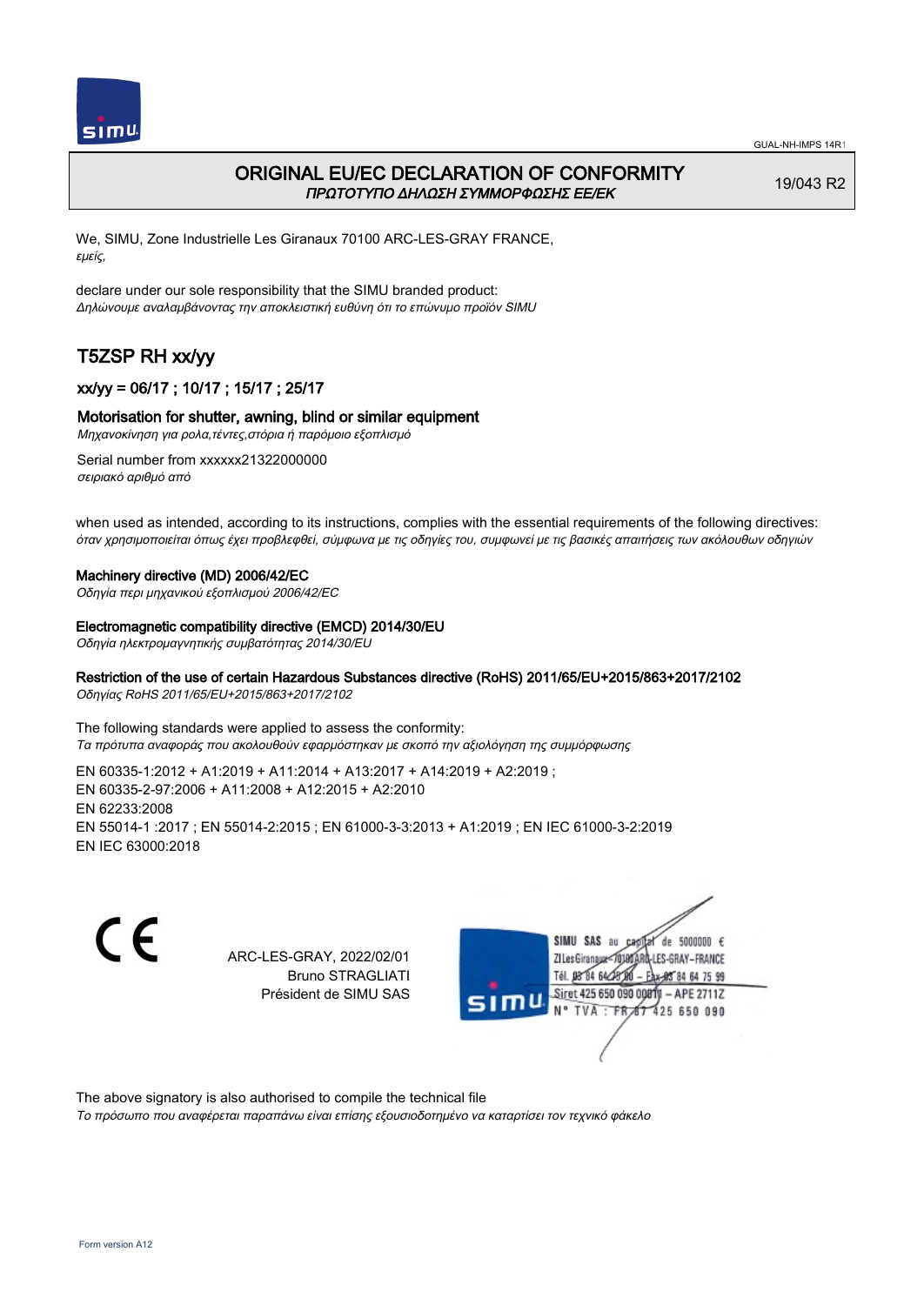

# ORIGINAL EU/EC DECLARATION OF CONFORMITY ORGINALNA EU/EC DEKLARACIJA O USKLAĐENOSTI

19/043 R2

We, SIMU, Zone Industrielle Les Giranaux 70100 ARC-LES-GRAY FRANCE, Mi,

declare under our sole responsibility that the SIMU branded product: izjavljujemo pod punom odgovornošču da je proizvod marke SIMU

# T5ZSP RH xx/yy

## xx/yy = 06/17 ; 10/17 ; 15/17 ; 25/17

### Motorisation for shutter, awning, blind or similar equipment

Motorizacija za rolete,tende,sjenila ili slične opreme

Serial number from xxxxxx21322000000 Serijski broj iz

when used as intended, according to its instructions, complies with the essential requirements of the following directives: ako se upotrebljava prema namjeni, prema važećim uputama, usklađen sa prijeko potrebnim zahtijevima slijedećih direktiva

#### Machinery directive (MD) 2006/42/EC

Direktiva o strojevima 2006/42/EC

#### Electromagnetic compatibility directive (EMCD) 2014/30/EU

Direktiva o elektromagnetskoj usklađenosti 2014/30/EU

### Restriction of the use of certain Hazardous Substances directive (RoHS) 2011/65/EU+2015/863+2017/2102

Direktiva RoHS 2011/65/EU+2015/863+2017/2102

The following standards were applied to assess the conformity: Slijedeće reference standarda se primjenjuju da se odredi usklađenost

EN 60335‑1:2012 + A1:2019 + A11:2014 + A13:2017 + A14:2019 + A2:2019 ; EN 60335‑2‑97:2006 + A11:2008 + A12:2015 + A2:2010 EN 62233:2008 EN 55014‑1 :2017 ; EN 55014‑2:2015 ; EN 61000‑3‑3:2013 + A1:2019 ; EN IEC 61000‑3‑2:2019 EN IEC 63000:2018

C E

ARC-LES-GRAY, 2022/02/01 Bruno STRAGLIATI Président de SIMU SAS



The above signatory is also authorised to compile the technical file Gore navedeni potpisnik također je ovlašten za sastavljanje tehničkog dokumenta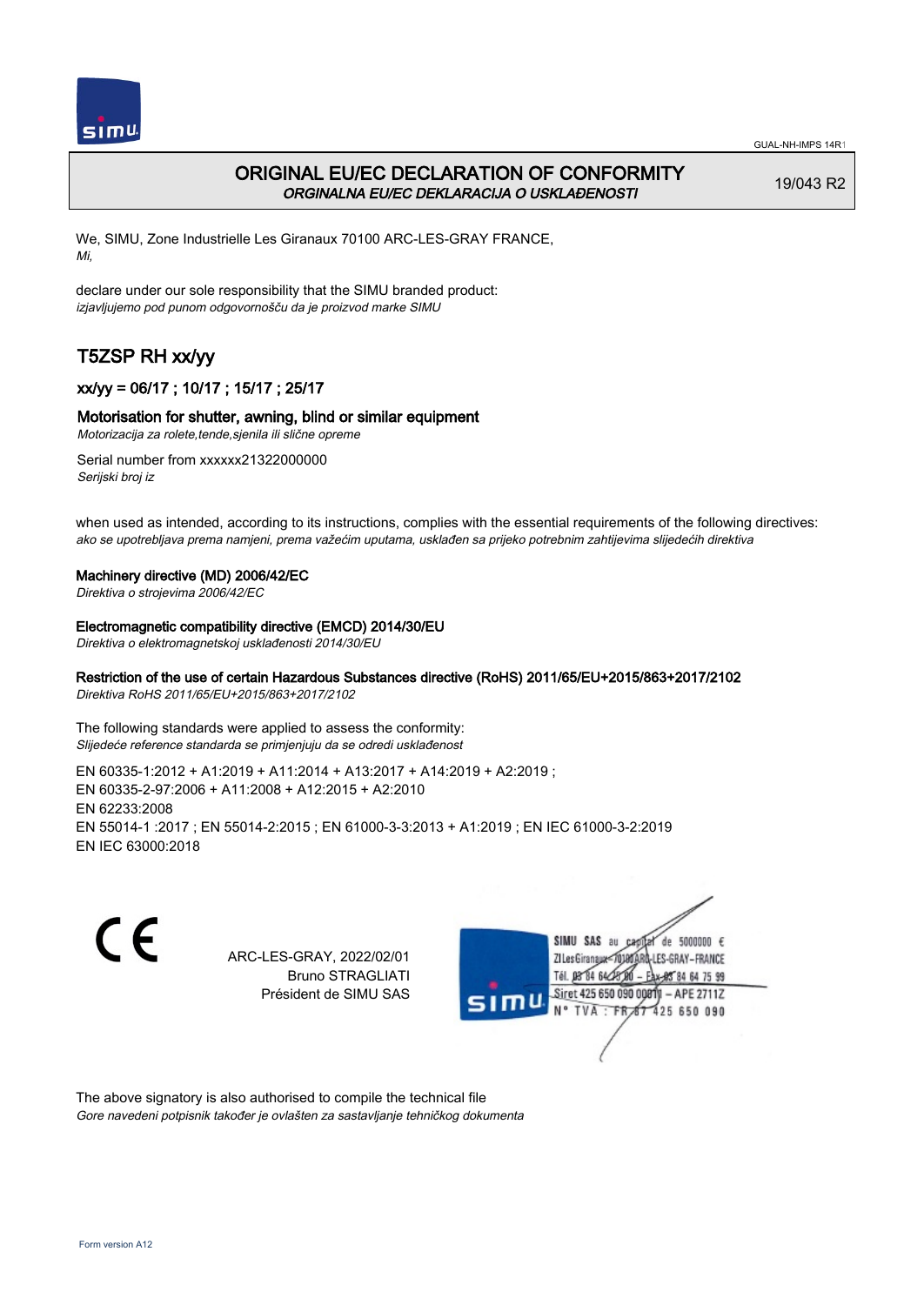

## ORIGINAL EU/EC DECLARATION OF CONFORMITY Eredeti EU/CE Megfelelőségi Nyilatkozat

19/043 R2

We, SIMU, Zone Industrielle Les Giranaux 70100 ARC-LES-GRAY FRANCE, Alulírott,

declare under our sole responsibility that the SIMU branded product: felelősségünk teljes tudatában kijelentjük, hogy a szóban forgó SIMU termék

# T5ZSP RH xx/yy

### xx/yy = 06/17 ; 10/17 ; 15/17 ; 25/17

#### Motorisation for shutter, awning, blind or similar equipment

Redőny, napellenző vagy hasonlószerkezetek motorizálása

Serial number from xxxxxx21322000000 Sorozatszámtól

when used as intended, according to its instructions, complies with the essential requirements of the following directives: megfelel, az alábbi irányelvekben megfogalmazott alapvető követelményeknek

#### Machinery directive (MD) 2006/42/EC

Gépekre vonatkozó irányelv 2006/42/EC

#### Electromagnetic compatibility directive (EMCD) 2014/30/EU

Elektromágneses megfelelőségi irányelv 2014/30/EU

#### Restriction of the use of certain Hazardous Substances directive (RoHS) 2011/65/EU+2015/863+2017/2102

RoHS irányelv 2011/65/EU+2015/863+2017/2102

The following standards were applied to assess the conformity: A megfelelőség biztosításának érdekében az alábbi szabványok kerültek alkalmazásra

EN 60335‑1:2012 + A1:2019 + A11:2014 + A13:2017 + A14:2019 + A2:2019 ; EN 60335‑2‑97:2006 + A11:2008 + A12:2015 + A2:2010 EN 62233:2008 EN 55014‑1 :2017 ; EN 55014‑2:2015 ; EN 61000‑3‑3:2013 + A1:2019 ; EN IEC 61000‑3‑2:2019 EN IEC 63000:2018

C E

ARC-LES-GRAY, 2022/02/01 Bruno STRAGLIATI Président de SIMU SAS



The above signatory is also authorised to compile the technical file A fent említett aláíró is jogosult a műszaki dokumentáció összeállítására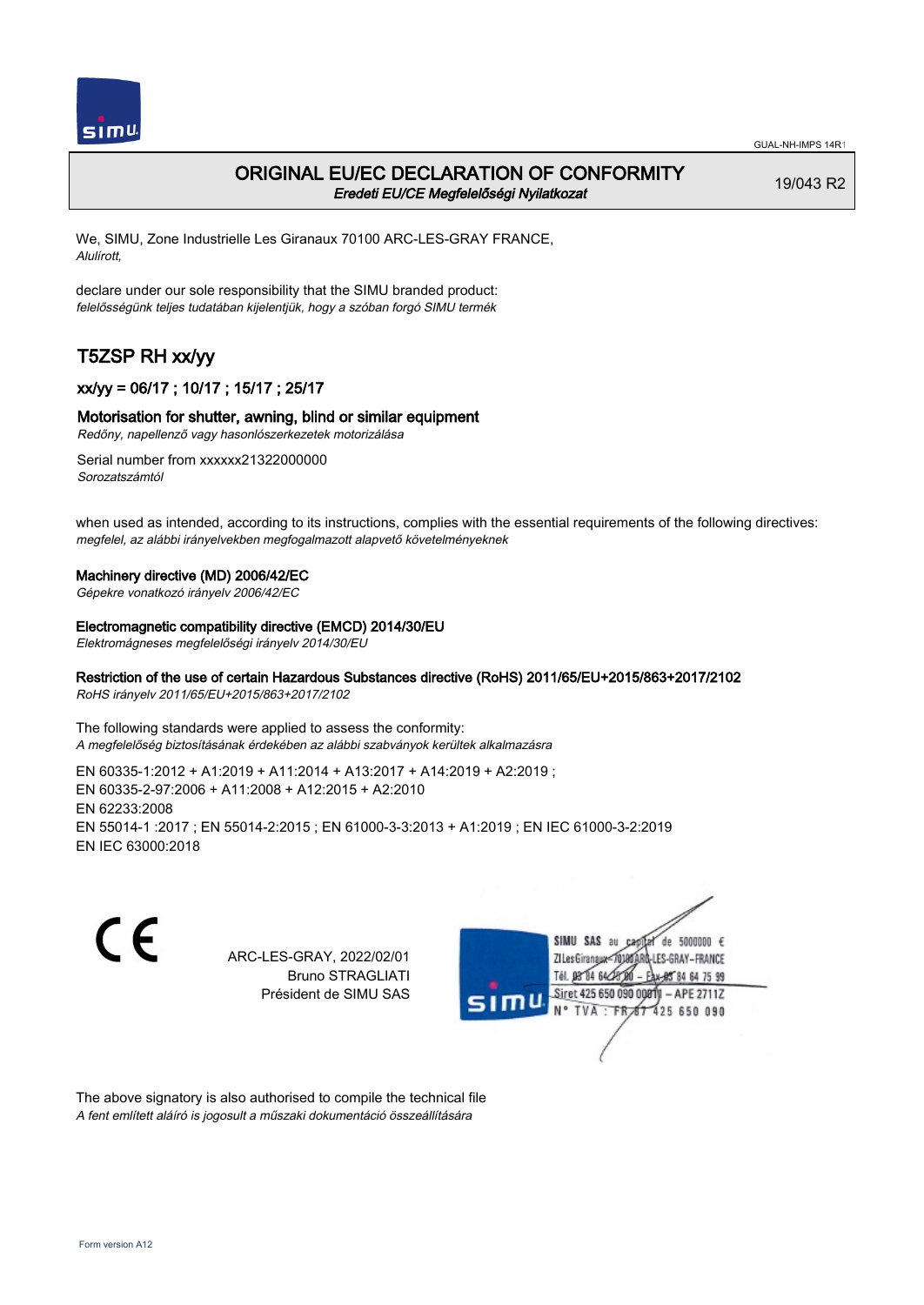

## ORIGINAL EU/EC DECLARATION OF CONFORMITY ORIGINALI ES/EB ATITIKTIES DEKLARACIJA

19/043 R2

We, SIMU, Zone Industrielle Les Giranaux 70100 ARC-LES-GRAY FRANCE, Mes,

declare under our sole responsibility that the SIMU branded product: atsakingai deklaruojame, kad SIMU kompanijos produktas

# T5ZSP RH xx/yy

### xx/yy = 06/17 ; 10/17 ; 15/17 ; 25/17

#### Motorisation for shutter, awning, blind or similar equipment

Apsauginių žaliuzių, markizių, ritininių užuolaidų ir panašių gaminių automatizavimas

Serial number from xxxxxx21322000000 Serijos numeris nuo

when used as intended, according to its instructions, complies with the essential requirements of the following directives: naudojamas pagal paskirtį, pagal gamintojo instrukcijas, atitinka esminius šių Direktyvų reikalavimus

#### Machinery directive (MD) 2006/42/EC

Mašinų direktyva 2006/42/EC

Electromagnetic compatibility directive (EMCD) 2014/30/EU

Elektromagnetinio suderinamumo direktyva 2014/30/EU

### Restriction of the use of certain Hazardous Substances directive (RoHS) 2011/65/EU+2015/863+2017/2102

PMNA (RoHS) direktyva 2011/65/EU+2015/863+2017/2102

The following standards were applied to assess the conformity: Įverinti deklaruojamą atitiktį buvo taikomi toliau nurodyti standartai

EN 60335‑1:2012 + A1:2019 + A11:2014 + A13:2017 + A14:2019 + A2:2019 ; EN 60335‑2‑97:2006 + A11:2008 + A12:2015 + A2:2010 EN 62233:2008 EN 55014‑1 :2017 ; EN 55014‑2:2015 ; EN 61000‑3‑3:2013 + A1:2019 ; EN IEC 61000‑3‑2:2019 EN IEC 63000:2018

C E

ARC-LES-GRAY, 2022/02/01 Bruno STRAGLIATI Président de SIMU SAS



The above signatory is also authorised to compile the technical file Asmuo, pasirašęs šią deklaraciją, taip pat turi įgaliojimą sudaryti techninę bylą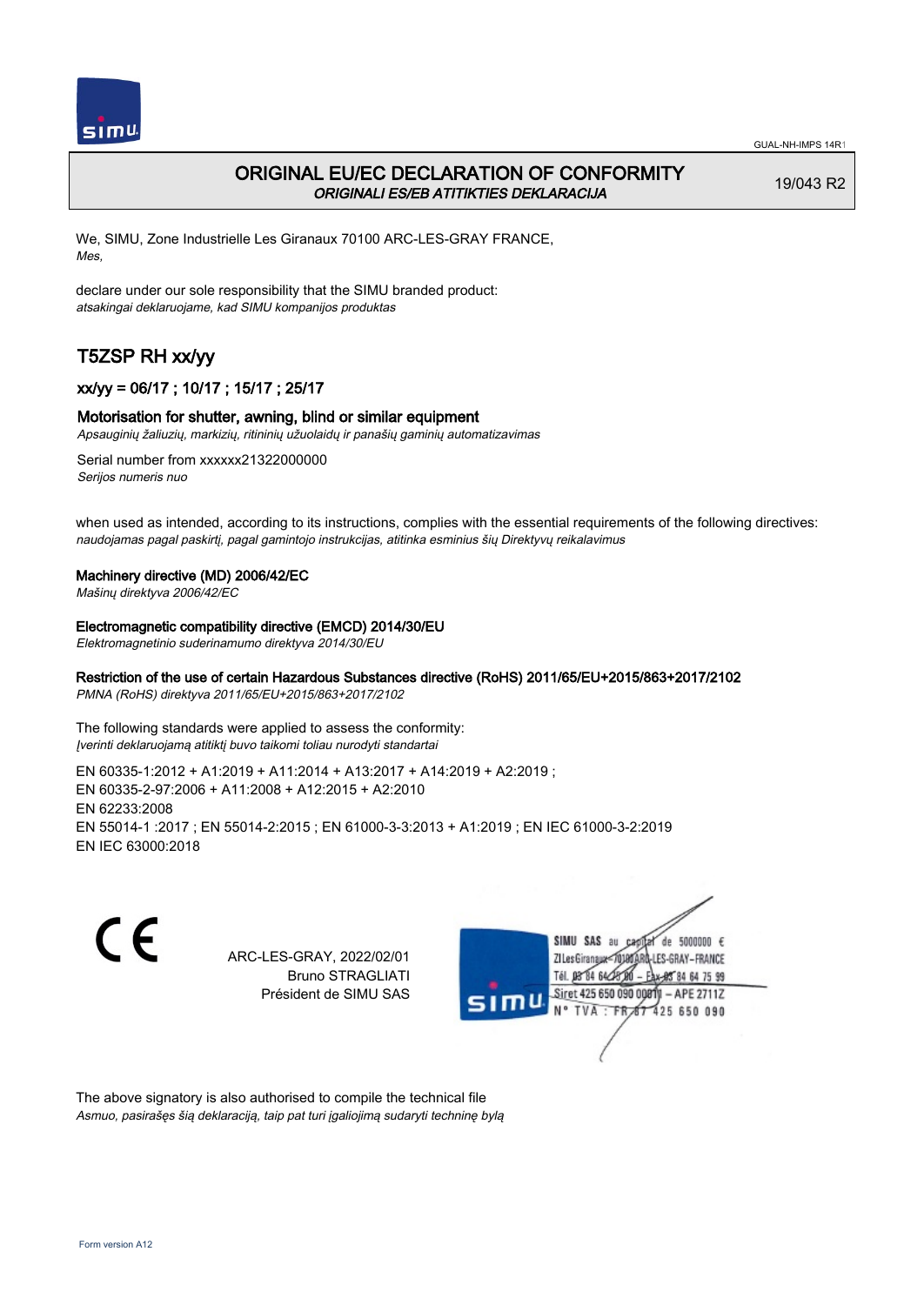

# ORIGINAL EU/EC DECLARATION OF CONFORMITY ES/EK ATBILSTĪBAS DEKLARĀCIJA

19/043 R2

We, SIMU, Zone Industrielle Les Giranaux 70100 ARC-LES-GRAY FRANCE, Mēs,

declare under our sole responsibility that the SIMU branded product: ar pilnu atbildību, apliecinām, ka SIMU zīmola produkti,

# T5ZSP RH xx/yy

### xx/yy = 06/17 ; 10/17 ; 15/17 ; 25/17

#### Motorisation for shutter, awning, blind or similar equipment

Aizsargžalūziju, žalūziju, markīžu, aizkaru un līdzīgu gala produktu motorizēšana

Serial number from xxxxxx21322000000 sērijas numurs no

when used as intended, according to its instructions, complies with the essential requirements of the following directives: ja tie tiek lietoti saskaņā ar norādījumiem, atbilst šo direktīvu pamatprasībām

#### Machinery directive (MD) 2006/42/EC

Mašīnu Direktīva 2006/42/EC

Electromagnetic compatibility directive (EMCD) 2014/30/EU

Elektromagnētiskās Savietojamības Direktīva 2014/30/EU

#### Restriction of the use of certain Hazardous Substances directive (RoHS) 2011/65/EU+2015/863+2017/2102

RoHs Direktīva par dažādu bīstamu vielu izmantošanas ierobežošanu elektriskās un elektroniskās iekārtās 2011/65/EU+2015/863+2017/2102

The following standards were applied to assess the conformity: Atbilstības deklarācijas novērtēšanai tiek pielietoti sekojoši standarti

EN 60335‑1:2012 + A1:2019 + A11:2014 + A13:2017 + A14:2019 + A2:2019 ; EN 60335‑2‑97:2006 + A11:2008 + A12:2015 + A2:2010 EN 62233:2008 EN 55014‑1 :2017 ; EN 55014‑2:2015 ; EN 61000‑3‑3:2013 + A1:2019 ; EN IEC 61000‑3‑2:2019 EN IEC 63000:2018

CE

ARC-LES-GRAY, 2022/02/01 Bruno STRAGLIATI Président de SIMU SAS



The above signatory is also authorised to compile the technical file Iepriekš minētā persona ir pilnvarota sastādīt tehnisko dokumentāciju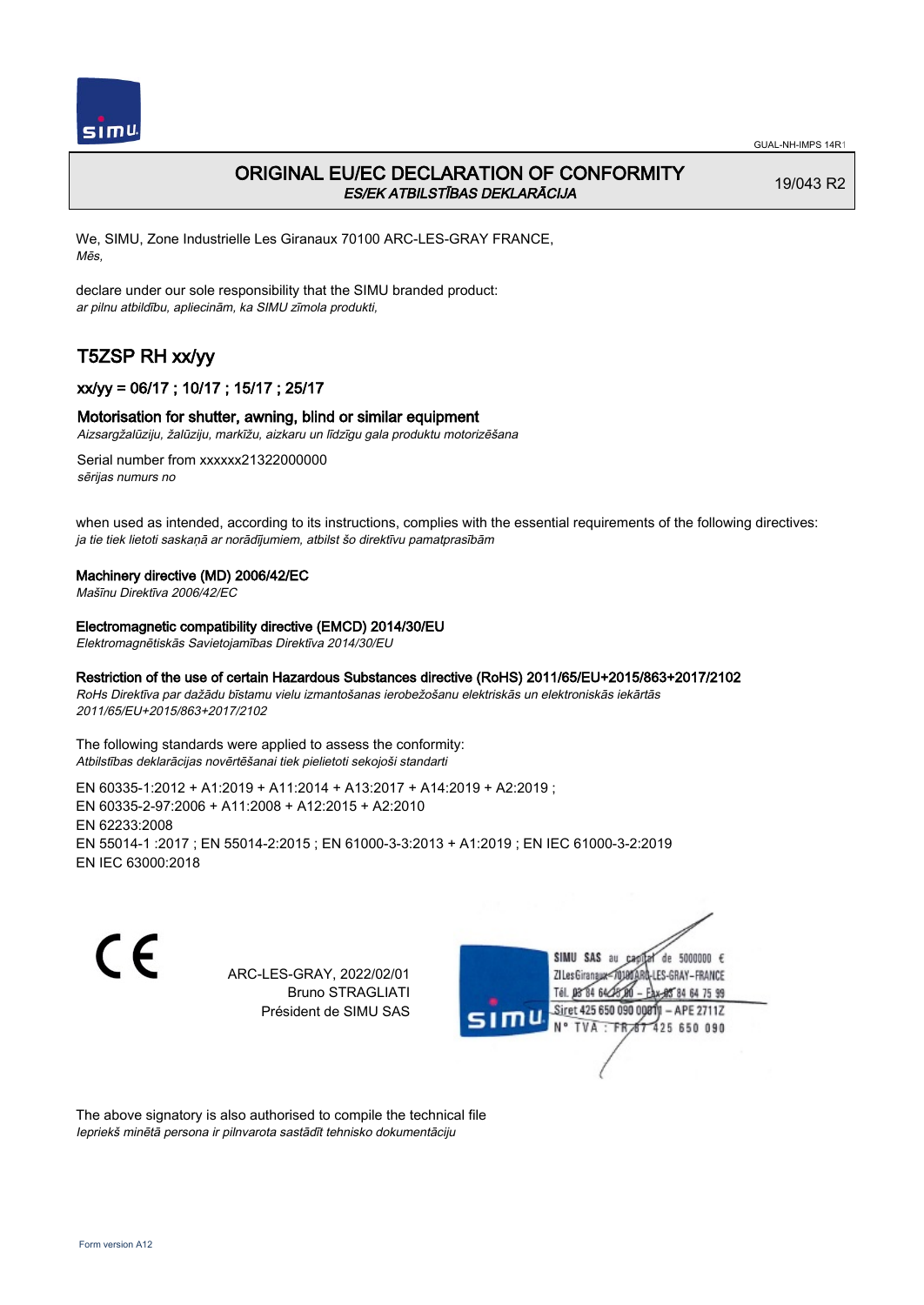

# ORIGINAL EU/EC DECLARATION OF CONFORMITY OORSPRONKELIJKE EU/EG-CONFORMITEITSVERKLARING

19/043 R2

We, SIMU, Zone Industrielle Les Giranaux 70100 ARC-LES-GRAY FRANCE, Wij,

declare under our sole responsibility that the SIMU branded product: verklaren op eigen verantwoordelijkheid dat het produkt van het SIMU

# T5ZSP RH xx/yy

## xx/yy = 06/17 ; 10/17 ; 15/17 ; 25/17

#### Motorisation for shutter, awning, blind or similar equipment

Motorisatie voor rolluiken, zonwering, screens of gelijkaardige toepassingen

Serial number from xxxxxx21322000000 Serienummer van

when used as intended, according to its instructions, complies with the essential requirements of the following directives: wanneer gebruikt voor de juiste toepassing voldoet aan de essentiële eisen van de volgende richtlijnen

#### Machinery directive (MD) 2006/42/EC

Machinerichtlijn 2006/42/EC

Electromagnetic compatibility directive (EMCD) 2014/30/EU

Richtlijn elektromagnetische compatibiliteit 2014/30/EU

#### Restriction of the use of certain Hazardous Substances directive (RoHS) 2011/65/EU+2015/863+2017/2102

RoHS Richtlijn 2011/65/EU+2015/863+2017/2102

The following standards were applied to assess the conformity: De volgende referentiestandaarden worden toegepast om de overeenstemming te evalueren

EN 60335‑1:2012 + A1:2019 + A11:2014 + A13:2017 + A14:2019 + A2:2019 ; EN 60335‑2‑97:2006 + A11:2008 + A12:2015 + A2:2010 EN 62233:2008 EN 55014‑1 :2017 ; EN 55014‑2:2015 ; EN 61000‑3‑3:2013 + A1:2019 ; EN IEC 61000‑3‑2:2019 EN IEC 63000:2018

C E

ARC-LES-GRAY, 2022/02/01 Bruno STRAGLIATI Président de SIMU SAS



The above signatory is also authorised to compile the technical file De bovengenoemde persoon is ook bevoegd om het technisch dossier samen te stellen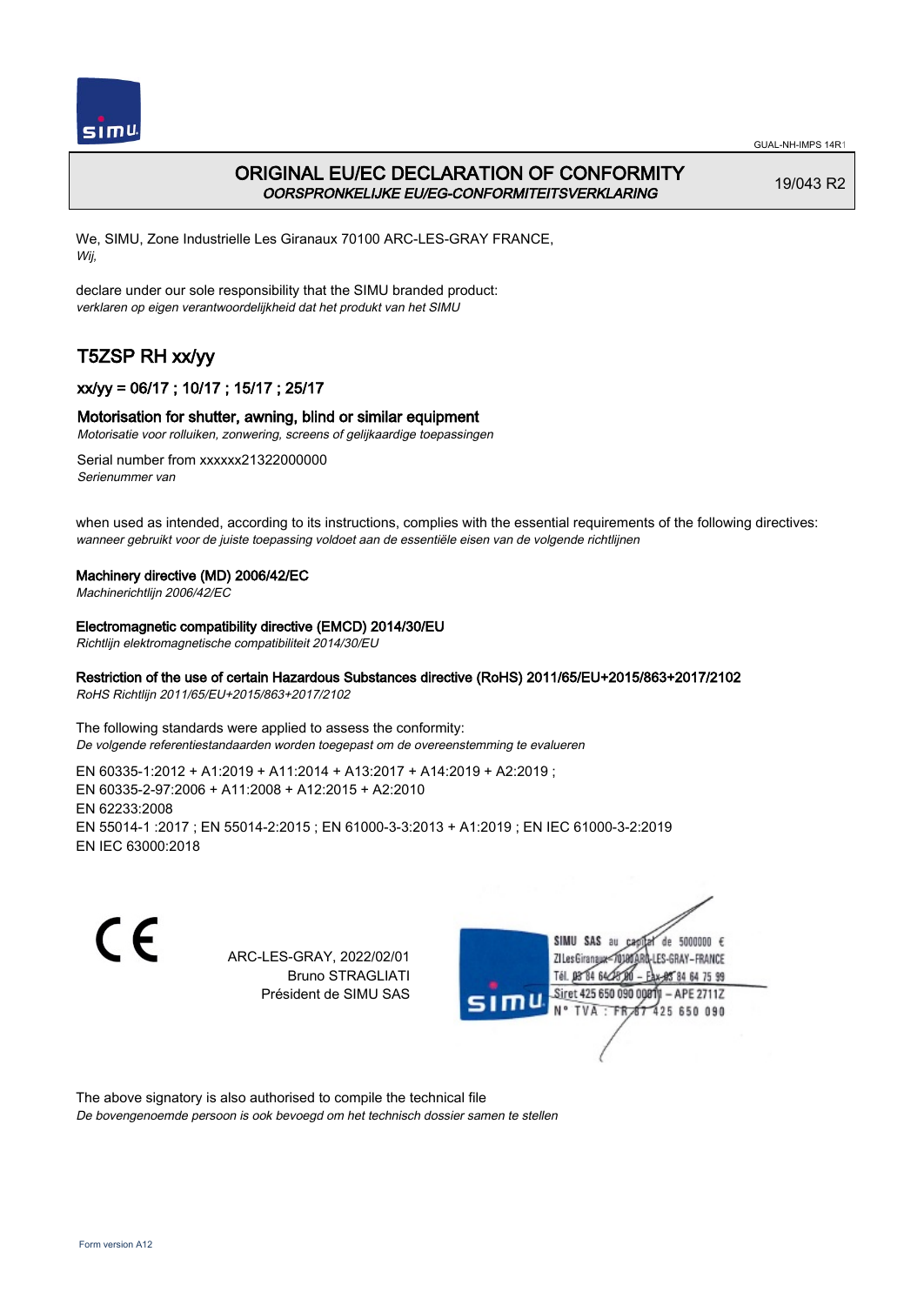

# ORIGINAL EU/EC DECLARATION OF CONFORMITY ORIGINAL EU / CE - ERKLÆRING

19/043 R2

We, SIMU, Zone Industrielle Les Giranaux 70100 ARC-LES-GRAY FRANCE, Vi,

declare under our sole responsibility that the SIMU branded product: erklærer under vårt eneansvar at SIMU merket produkt

# T5ZSP RH xx/yy

### xx/yy = 06/17 ; 10/17 ; 15/17 ; 25/17

#### Motorisation for shutter, awning, blind or similar equipment

Motorisering for marksier, screens, persienner eller lignende utstyr

Serial number from xxxxxx21322000000 Serienummer fra

when used as intended, according to its instructions, complies with the essential requirements of the following directives: når de brukes som forutsatt, i henhold til sin instruks, i samsvar med de grunnlegende kravene i følgende direktiver

#### Machinery directive (MD) 2006/42/EC

Maskindirektivet 2006/42/EC

#### Electromagnetic compatibility directive (EMCD) 2014/30/EU

EMC-dirketivet 2014/30/EU

### Restriction of the use of certain Hazardous Substances directive (RoHS) 2011/65/EU+2015/863+2017/2102

RoHS-direktivet 2011/65/EU+2015/863+2017/2102

The following standards were applied to assess the conformity: Følgende referansestandarder ble brukt for å vurdere samsvar

EN 60335‑1:2012 + A1:2019 + A11:2014 + A13:2017 + A14:2019 + A2:2019 ; EN 60335‑2‑97:2006 + A11:2008 + A12:2015 + A2:2010 EN 62233:2008 EN 55014‑1 :2017 ; EN 55014‑2:2015 ; EN 61000‑3‑3:2013 + A1:2019 ; EN IEC 61000‑3‑2:2019 EN IEC 63000:2018

C E

ARC-LES-GRAY, 2022/02/01 Bruno STRAGLIATI Président de SIMU SAS



The above signatory is also authorised to compile the technical file Ovennevnte underskrevet fullmakt til å utarbeide den tekniske dokumentasjonen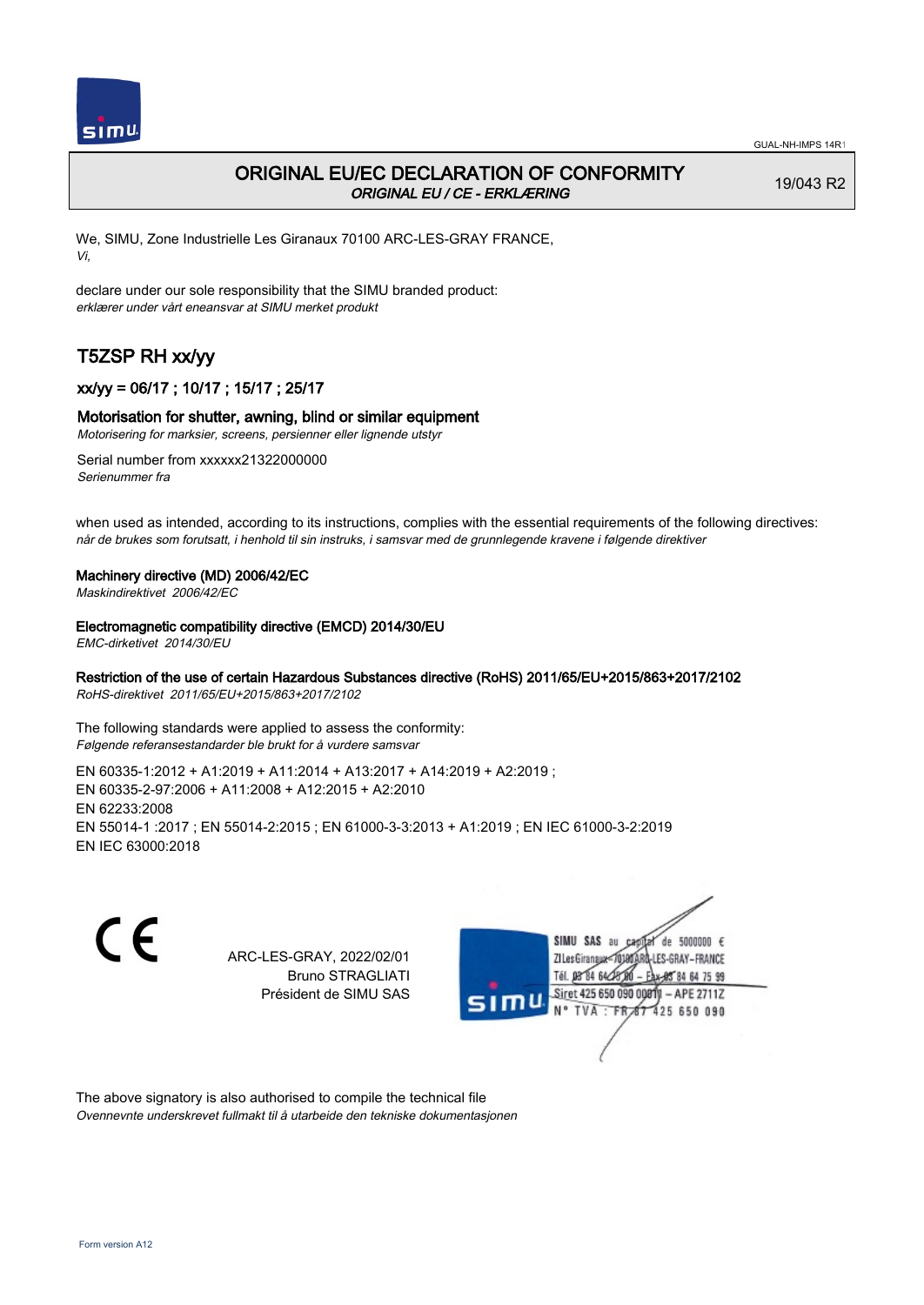

## ORIGINAL EU/EC DECLARATION OF CONFORMITY ORYGINALNA DEKLARACJA ZGODNOŚCI UE/WE

19/043 R2

We, SIMU, Zone Industrielle Les Giranaux 70100 ARC-LES-GRAY FRANCE, My,

declare under our sole responsibility that the SIMU branded product: deklarujemy z pełną odpowiedzialnością, że produkt oznaczony marką SIMU

# T5ZSP RH xx/yy

### xx/yy = 06/17 ; 10/17 ; 15/17 ; 25/17

#### Motorisation for shutter, awning, blind or similar equipment

Wyposażenie w napęd rolety, markizy, osłony przeciwsłonecznej lub podobnego urządzenia

Serial number from xxxxxx21322000000 z numerem seryjnym od

when used as intended, according to its instructions, complies with the essential requirements of the following directives: gdy jest używany zgodnie z przeznaczeniem i instrukcjami, spełnia podstawowe wymagania następujących Dyrektyw

#### Machinery directive (MD) 2006/42/EC

Dyrektywa maszynowa 2006/42/EC

#### Electromagnetic compatibility directive (EMCD) 2014/30/EU

Dyrektywa kompatybilności elektromagnetycznej 2014/30/EU

#### Restriction of the use of certain Hazardous Substances directive (RoHS) 2011/65/EU+2015/863+2017/2102

Dyrektywa RoHS 2011/65/EU+2015/863+2017/2102

The following standards were applied to assess the conformity: Do oceny zgodności zostały zastosowane następujące normy

EN 60335‑1:2012 + A1:2019 + A11:2014 + A13:2017 + A14:2019 + A2:2019 ; EN 60335‑2‑97:2006 + A11:2008 + A12:2015 + A2:2010 EN 62233:2008 EN 55014‑1 :2017 ; EN 55014‑2:2015 ; EN 61000‑3‑3:2013 + A1:2019 ; EN IEC 61000‑3‑2:2019 EN IEC 63000:2018

C E

ARC-LES-GRAY, 2022/02/01 Bruno STRAGLIATI Président de SIMU SAS



The above signatory is also authorised to compile the technical file

Osoba wskazana powyżej jest również upoważniony do przygotowania dokumentacji technicznej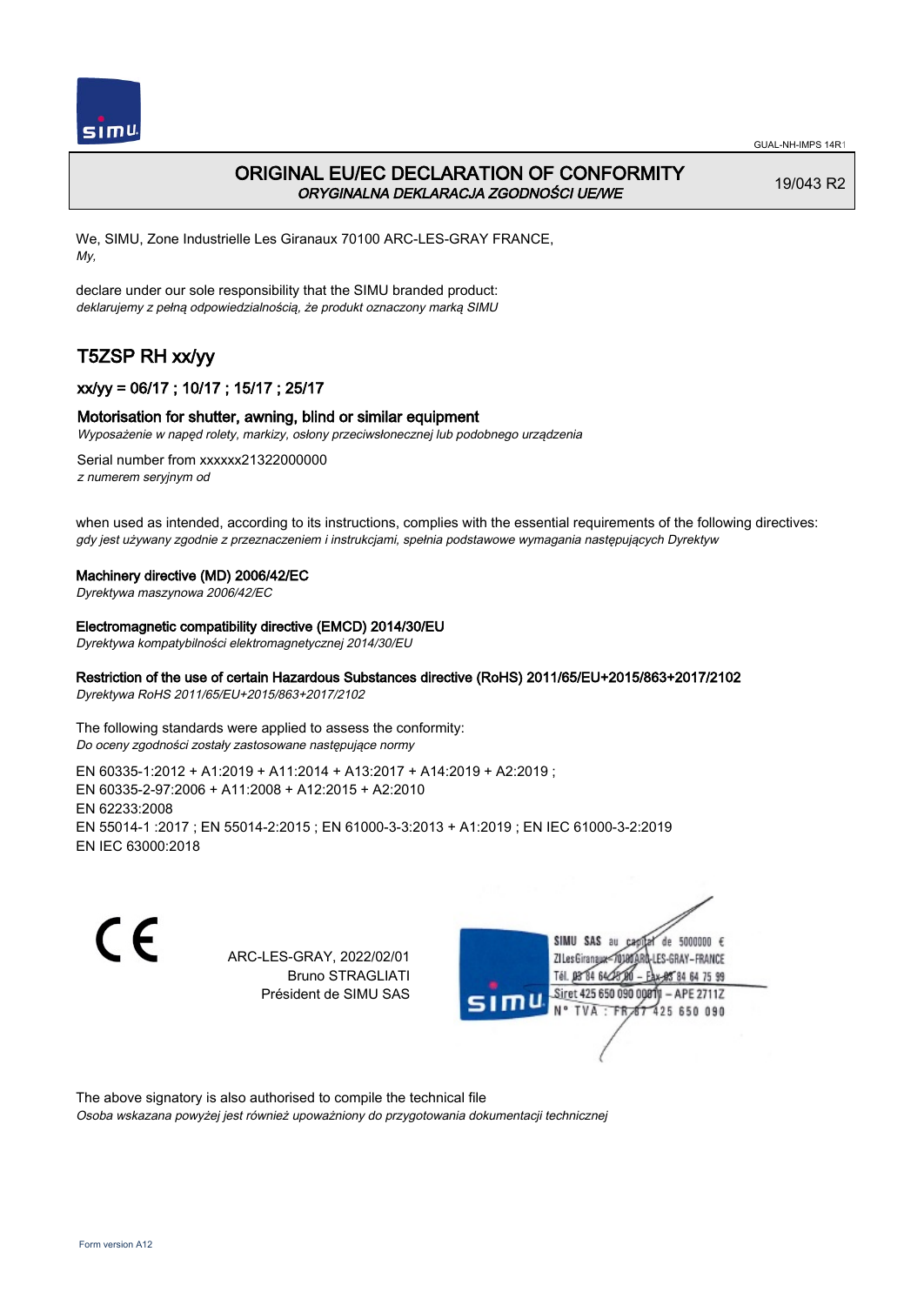

# ORIGINAL EU/EC DECLARATION OF CONFORMITY DECLARAÇÃO UE/CE DE CONFORMIDADE ORIGINAL

19/043 R2

We, SIMU, Zone Industrielle Les Giranaux 70100 ARC-LES-GRAY FRANCE, Nós,

declare under our sole responsibility that the SIMU branded product: declaramos sob nossa única responsabilidade que o dispositivo marca SIMU

# T5ZSP RH xx/yy

## xx/yy = 06/17 ; 10/17 ; 15/17 ; 25/17

#### Motorisation for shutter, awning, blind or similar equipment

Motorização para toldo, persiana, estore, cortina ou equipamento parecido

Serial number from xxxxxx21322000000 Número de série desde

when used as intended, according to its instructions, complies with the essential requirements of the following directives: Quando utilizado de acordo com sua a aplicação, segundo as suas instruções, cumpre os requisitos essenciais das seguintes diretivas

#### Machinery directive (MD) 2006/42/EC

Diretiva Máquinas 2006/42/EC

Electromagnetic compatibility directive (EMCD) 2014/30/EU

Diretiva compatibilidade electromagnética 2014/30/EU

#### Restriction of the use of certain Hazardous Substances directive (RoHS) 2011/65/EU+2015/863+2017/2102

Diretiva RoHS 2011/65/EU+2015/863+2017/2102

The following standards were applied to assess the conformity: As normas de referência apresentadas em seguida foram aplicadas para avaliar a conformidade

EN 60335‑1:2012 + A1:2019 + A11:2014 + A13:2017 + A14:2019 + A2:2019 ; EN 60335‑2‑97:2006 + A11:2008 + A12:2015 + A2:2010 EN 62233:2008 EN 55014‑1 :2017 ; EN 55014‑2:2015 ; EN 61000‑3‑3:2013 + A1:2019 ; EN IEC 61000‑3‑2:2019 EN IEC 63000:2018

C E

ARC-LES-GRAY, 2022/02/01 Bruno STRAGLIATI Président de SIMU SAS



The above signatory is also authorised to compile the technical file

A pessoa nomeada acima também está autorizada a compilar o processo técnico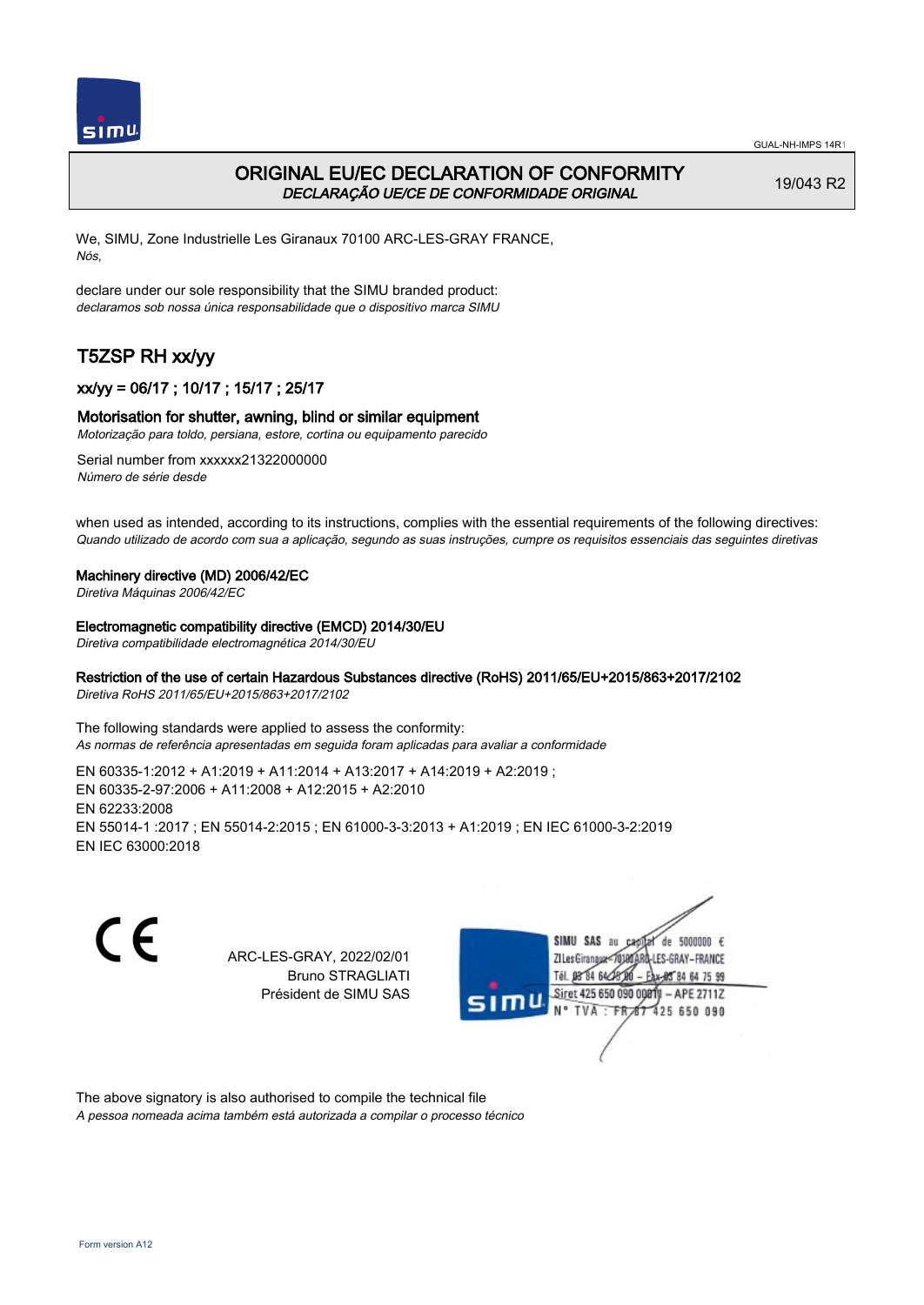



# ORIGINAL EU/EC DECLARATION OF CONFORMITY ORIGINAL EU/EC DECLARAIE DE CONFORMITATE

19/043 R2

We, SIMU, Zone Industrielle Les Giranaux 70100 ARC-LES-GRAY FRANCE, Noi,

declare under our sole responsibility that the SIMU branded product: declarăm pe propria răspundere că produsele marca SIMU

# T5ZSP RH xx/yy

## xx/yy = 06/17 ; 10/17 ; 15/17 ; 25/17

#### Motorisation for shutter, awning, blind or similar equipment

Motorizări pentru rulou, marchiză, perdea sau echipament similar

Serial number from xxxxxx21322000000 Numărul de serie din

when used as intended, according to its instructions, complies with the essential requirements of the following directives: utilizate conform destinaiei lor, aa cum este descris în manualul de utilizare, sunt în conformitate cu cerinele eseniale ale următoarelor directive

#### Machinery directive (MD) 2006/42/EC

Directiva privind echipamentele tehnice 2006/42/EC

#### Electromagnetic compatibility directive (EMCD) 2014/30/EU

Directiva privind compatibilitatea electromagnetică 2014/30/EU

#### Restriction of the use of certain Hazardous Substances directive (RoHS) 2011/65/EU+2015/863+2017/2102

Directiva RoHS 2011/65/EU+2015/863+2017/2102

The following standards were applied to assess the conformity: Următoarele standarde de referină au fost aplicate pentru respectarea conformităii

EN 60335‑1:2012 + A1:2019 + A11:2014 + A13:2017 + A14:2019 + A2:2019 ; EN 60335‑2‑97:2006 + A11:2008 + A12:2015 + A2:2010 EN 62233:2008 EN 55014‑1 :2017 ; EN 55014‑2:2015 ; EN 61000‑3‑3:2013 + A1:2019 ; EN IEC 61000‑3‑2:2019 EN IEC 63000:2018

CE

ARC-LES-GRAY, 2022/02/01 Bruno STRAGLIATI Président de SIMU SAS



The above signatory is also authorised to compile the technical file

Semnatarul de mai sus este, de asemenea, autorizat să întocmească dosarul tehnic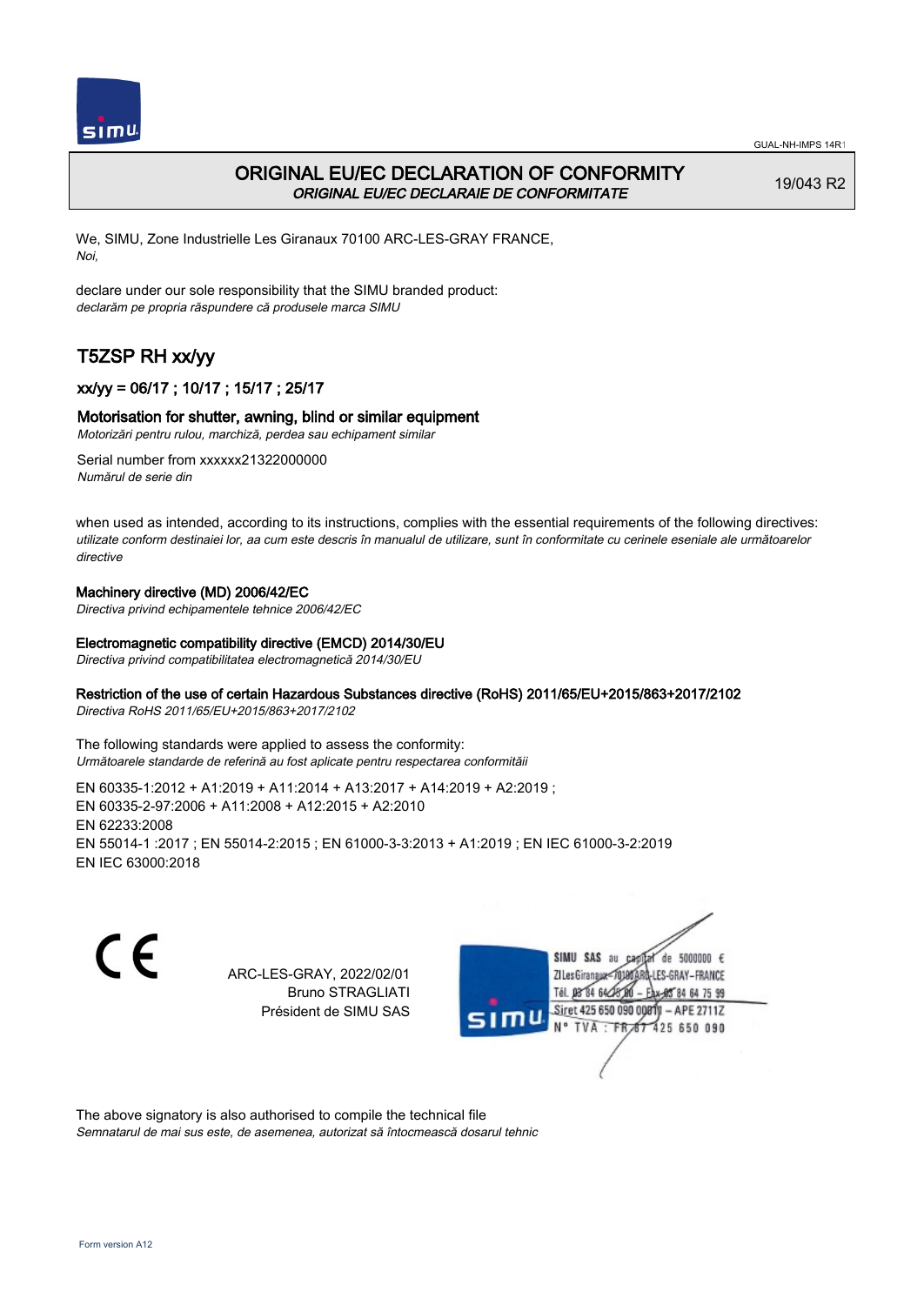

# ORIGINAL EU/EC DECLARATION OF CONFORMITY ORIGINAL EU/EG-FÖRSÄKRAN OM ÖVERENSSTÄMMELSE

19/043 R2

We, SIMU, Zone Industrielle Les Giranaux 70100 ARC-LES-GRAY FRANCE, Vi,

declare under our sole responsibility that the SIMU branded product: försäkrar på eget ansvar att produkten av varumärket SIMU

# T5ZSP RH xx/yy

## xx/yy = 06/17 ; 10/17 ; 15/17 ; 25/17

#### Motorisation for shutter, awning, blind or similar equipment

Motorisering för jalusi, markis, rullgardin eller liknande produkter

Serial number from xxxxxx21322000000 Serienumret från

when used as intended, according to its instructions, complies with the essential requirements of the following directives: uppfyller de grundläggande kraven i följande direktiv när den används på det sätt som avses, i enlighet med bruksanvisningen

#### Machinery directive (MD) 2006/42/EC

Maskindirektivet 2006/42/EC

#### Electromagnetic compatibility directive (EMCD) 2014/30/EU

EMC-direktivet 2014/30/EU

#### Restriction of the use of certain Hazardous Substances directive (RoHS) 2011/65/EU+2015/863+2017/2102

RoHS-direktivet 2011/65/EU+2015/863+2017/2102

The following standards were applied to assess the conformity: Följande referensnormer har tillämpats för att göra en bedömning av överensstämmelsen

EN 60335‑1:2012 + A1:2019 + A11:2014 + A13:2017 + A14:2019 + A2:2019 ; EN 60335‑2‑97:2006 + A11:2008 + A12:2015 + A2:2010 EN 62233:2008 EN 55014‑1 :2017 ; EN 55014‑2:2015 ; EN 61000‑3‑3:2013 + A1:2019 ; EN IEC 61000‑3‑2:2019 EN IEC 63000:2018

C E

ARC-LES-GRAY, 2022/02/01 Bruno STRAGLIATI Président de SIMU SAS



The above signatory is also authorised to compile the technical file

Den person som anges ovan är också behörig att ställa samman den tekniska dokumentationen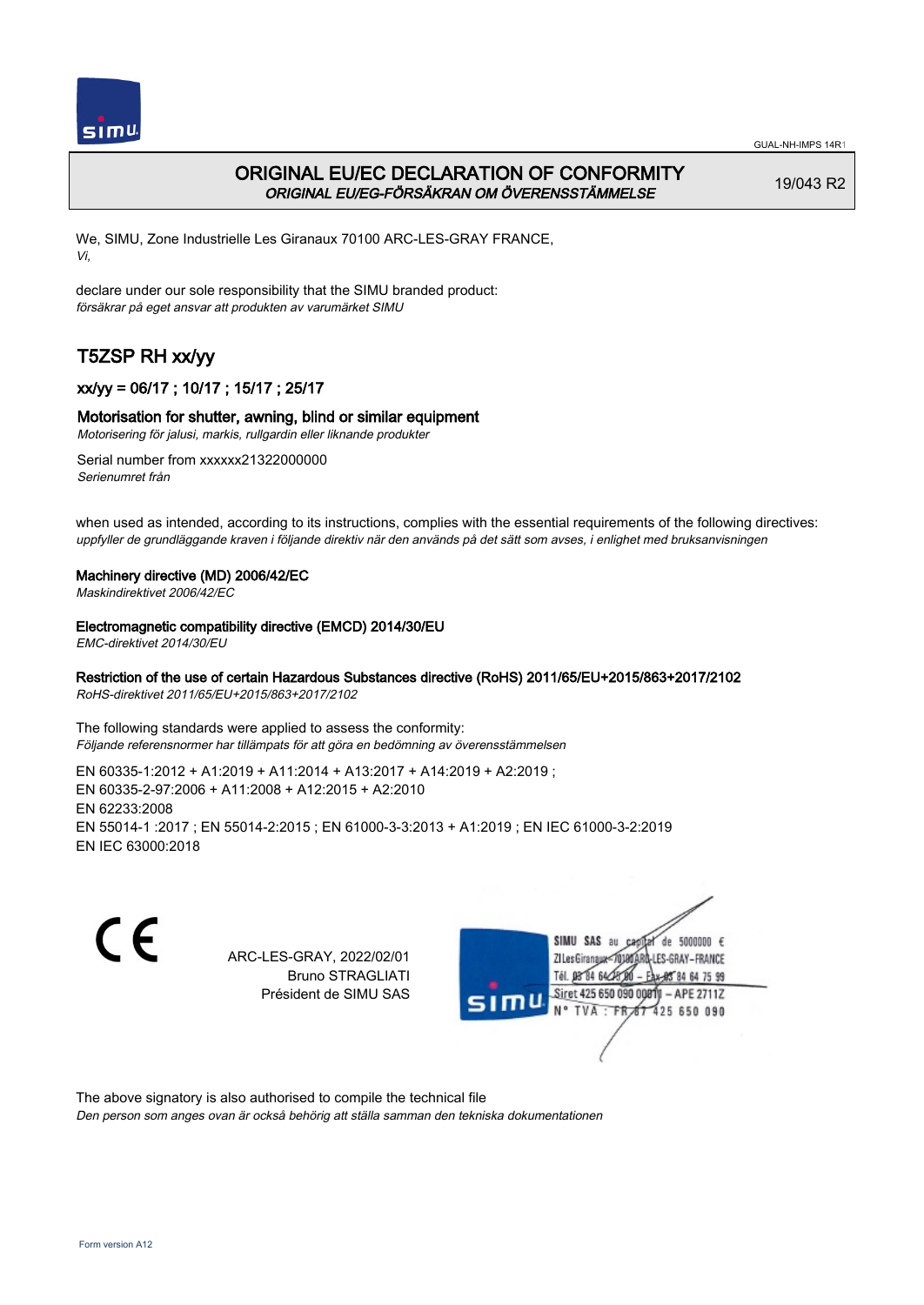

# ORIGINAL EU/EC DECLARATION OF CONFORMITY ORIGINÁLNE VYHLÁSENIE EU/ES O ZHODE

19/043 R2

We, SIMU, Zone Industrielle Les Giranaux 70100 ARC-LES-GRAY FRANCE, My,

declare under our sole responsibility that the SIMU branded product: vyhlasujeme na svoju výlučnú zodpovednosť, že výrobok značky SIMU

# T5ZSP RH xx/yy

## xx/yy = 06/17 ; 10/17 ; 15/17 ; 25/17

#### Motorisation for shutter, awning, blind or similar equipment

Pohon pre rolety, markízy, clony alebo podobné zariadenia

Serial number from xxxxxx21322000000 Seriové číslo od

when used as intended, according to its instructions, complies with the essential requirements of the following directives: ak je používaný v súlade s účelom použitia a s návodom, spĺňa základné požiadavky týchto smerníc

#### Machinery directive (MD) 2006/42/EC

Smernica o strojových zariadeniach 2006/42/EC

#### Electromagnetic compatibility directive (EMCD) 2014/30/EU

Smernica o elektromagnetickej kompatibilite 2014/30/EU

#### Restriction of the use of certain Hazardous Substances directive (RoHS) 2011/65/EU+2015/863+2017/2102

Smernica o obmedzení používania určitých nebezpečných látok v elektrických a elektronických zariadeniach 2011/65/EU+2015/863+2017/2102

The following standards were applied to assess the conformity: Pre posúdenie zhody boli použité následujúce normy

EN 60335‑1:2012 + A1:2019 + A11:2014 + A13:2017 + A14:2019 + A2:2019 ; EN 60335‑2‑97:2006 + A11:2008 + A12:2015 + A2:2010 EN 62233:2008 EN 55014‑1 :2017 ; EN 55014‑2:2015 ; EN 61000‑3‑3:2013 + A1:2019 ; EN IEC 61000‑3‑2:2019 EN IEC 63000:2018

CE

ARC-LES-GRAY, 2022/02/01 Bruno STRAGLIATI Président de SIMU SAS



The above signatory is also authorised to compile the technical file

uvedená osoba je tiež osoba zodpovedná za vypracovanie technickej dokumentácie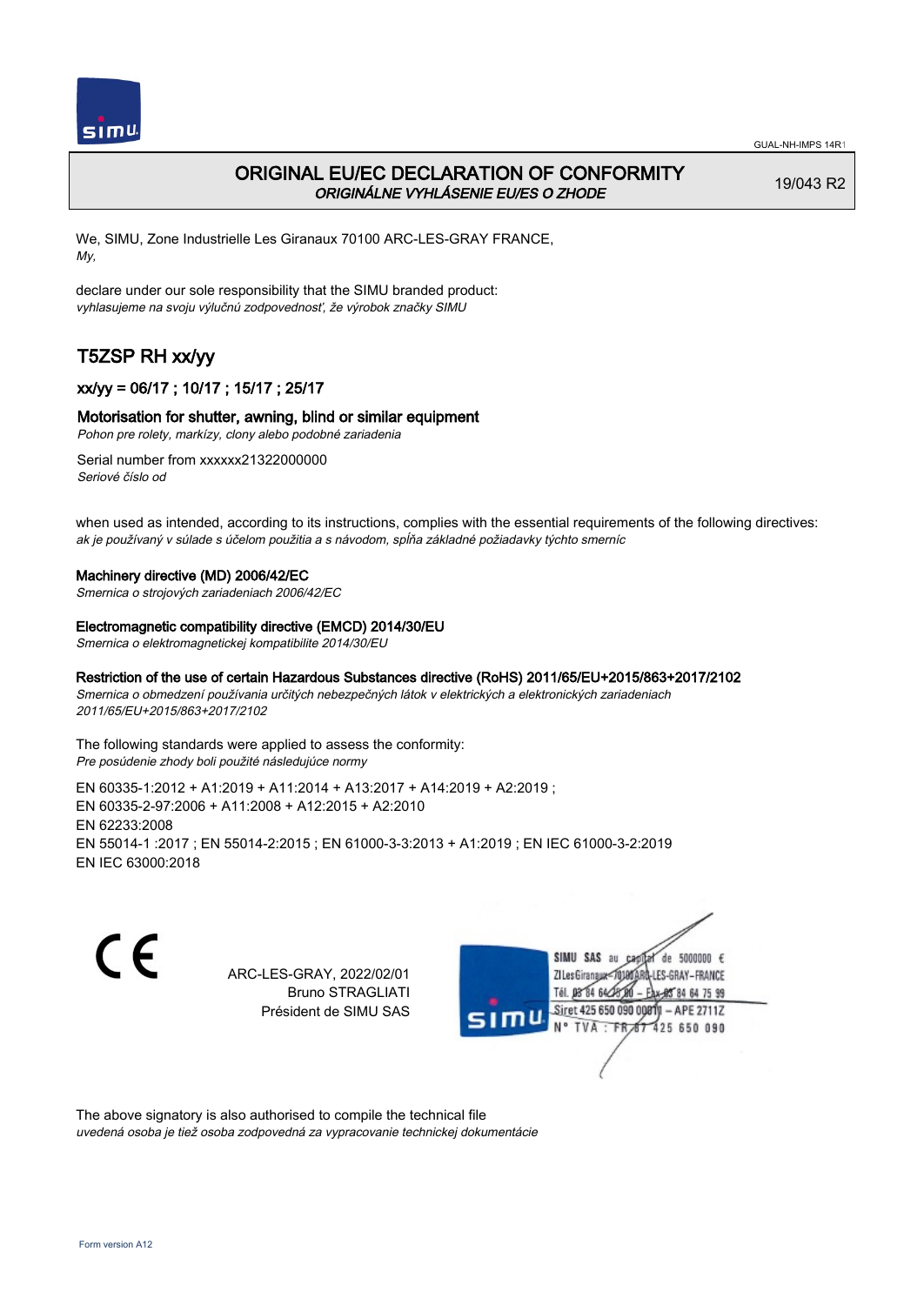

# ORIGINAL EU/EC DECLARATION OF CONFORMITY IZJAVA O SKLADNOSTI / IZJAVA O LASTNOSTIH

19/043 R2

We, SIMU, Zone Industrielle Les Giranaux 70100 ARC-LES-GRAY FRANCE, Mi,

declare under our sole responsibility that the SIMU branded product: S polno odgovornostjo izjavljamo, da izdelki blagovne znamke SIMU

# T5ZSP RH xx/yy

## xx/yy = 06/17 ; 10/17 ; 15/17 ; 25/17

### Motorisation for shutter, awning, blind or similar equipment

Motorizacija rolet, žaluzij, senčnikov in podobne opreme

Serial number from xxxxxx21322000000 'Serijska številka

when used as intended, according to its instructions, complies with the essential requirements of the following directives: ko se uporabljajo v skladu z namembnostjo in navodili, ustrezajo bistvenim zahtevam naslednjih direktiv

#### Machinery directive (MD) 2006/42/EC

Direktiva o strojih 2006/42/EC

#### Electromagnetic compatibility directive (EMCD) 2014/30/EU

Direktiva o elektromagnetni združljivosti 2014/30/EU

### Restriction of the use of certain Hazardous Substances directive (RoHS) 2011/65/EU+2015/863+2017/2102

Direktiva RoHS 2011/65/EU+2015/863+2017/2102

The following standards were applied to assess the conformity: Za preverjanje skladnosti so bili uporabljeni naslednji standardi

EN 60335‑1:2012 + A1:2019 + A11:2014 + A13:2017 + A14:2019 + A2:2019 ; EN 60335‑2‑97:2006 + A11:2008 + A12:2015 + A2:2010 EN 62233:2008 EN 55014‑1 :2017 ; EN 55014‑2:2015 ; EN 61000‑3‑3:2013 + A1:2019 ; EN IEC 61000‑3‑2:2019 EN IEC 63000:2018

C E

ARC-LES-GRAY, 2022/02/01 Bruno STRAGLIATI Président de SIMU SAS



The above signatory is also authorised to compile the technical file Podpisnik, naveden zgoraj, je pooblaščen tudi za pripravo tehnične dokumentacije